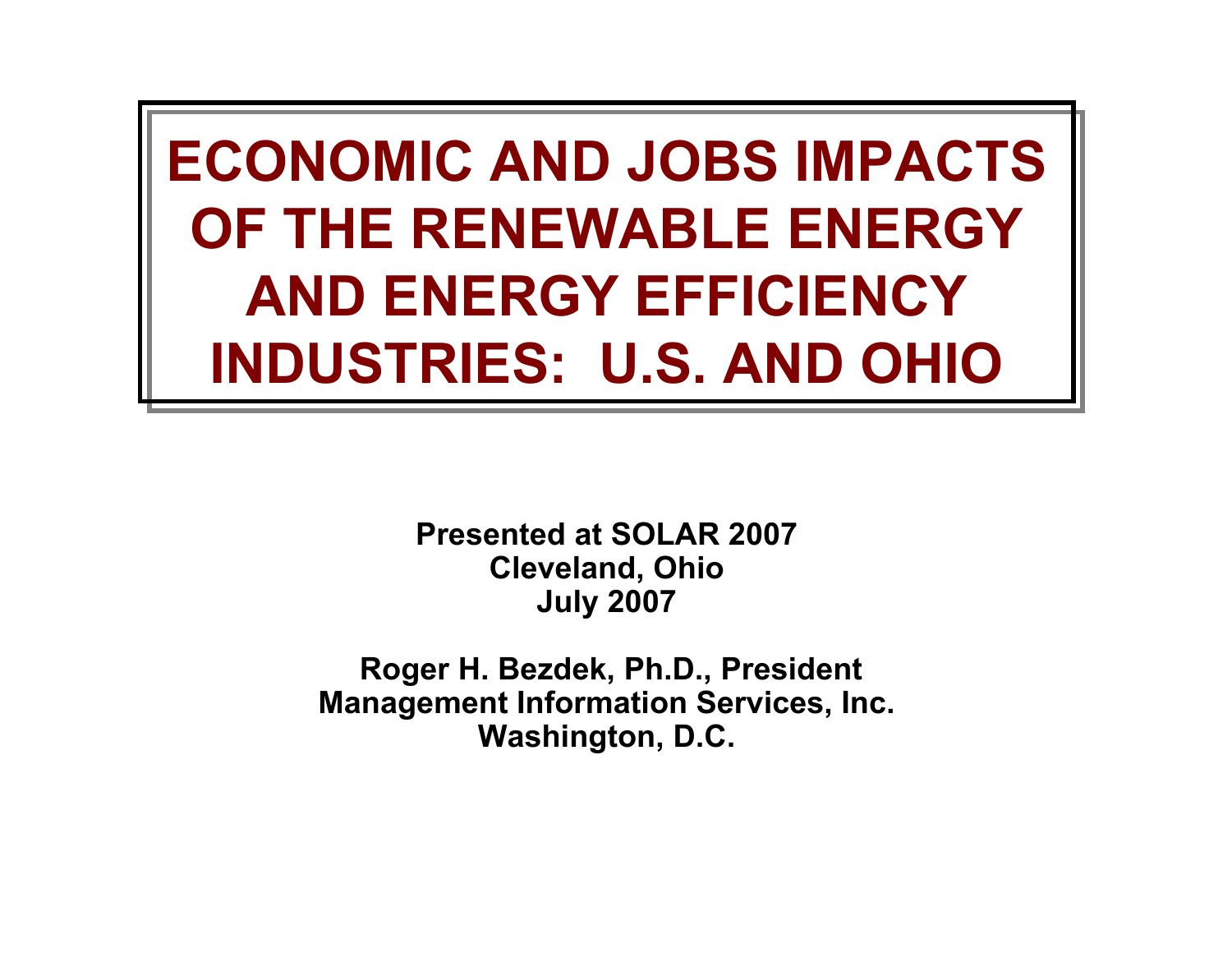### THIS PRESENTATION

- **Current size of the renewable energy (RE) and energy efficiency (EE) industries** – U.S. and Ohio
- Specifications and details for both industries
- Economic, employment, jobs, and skills impacts
- **U.S EE&RE forecasts to 2030**
- Current size of EE&RE industries in Ohio
- Benefits and opportunities for Ohio
- $\bullet$ Example of the wind industry
- **Ohio EE&RE forecasts to 2030**
- Economic and job development strategies for Ohio
- Problems and challenges for Ohio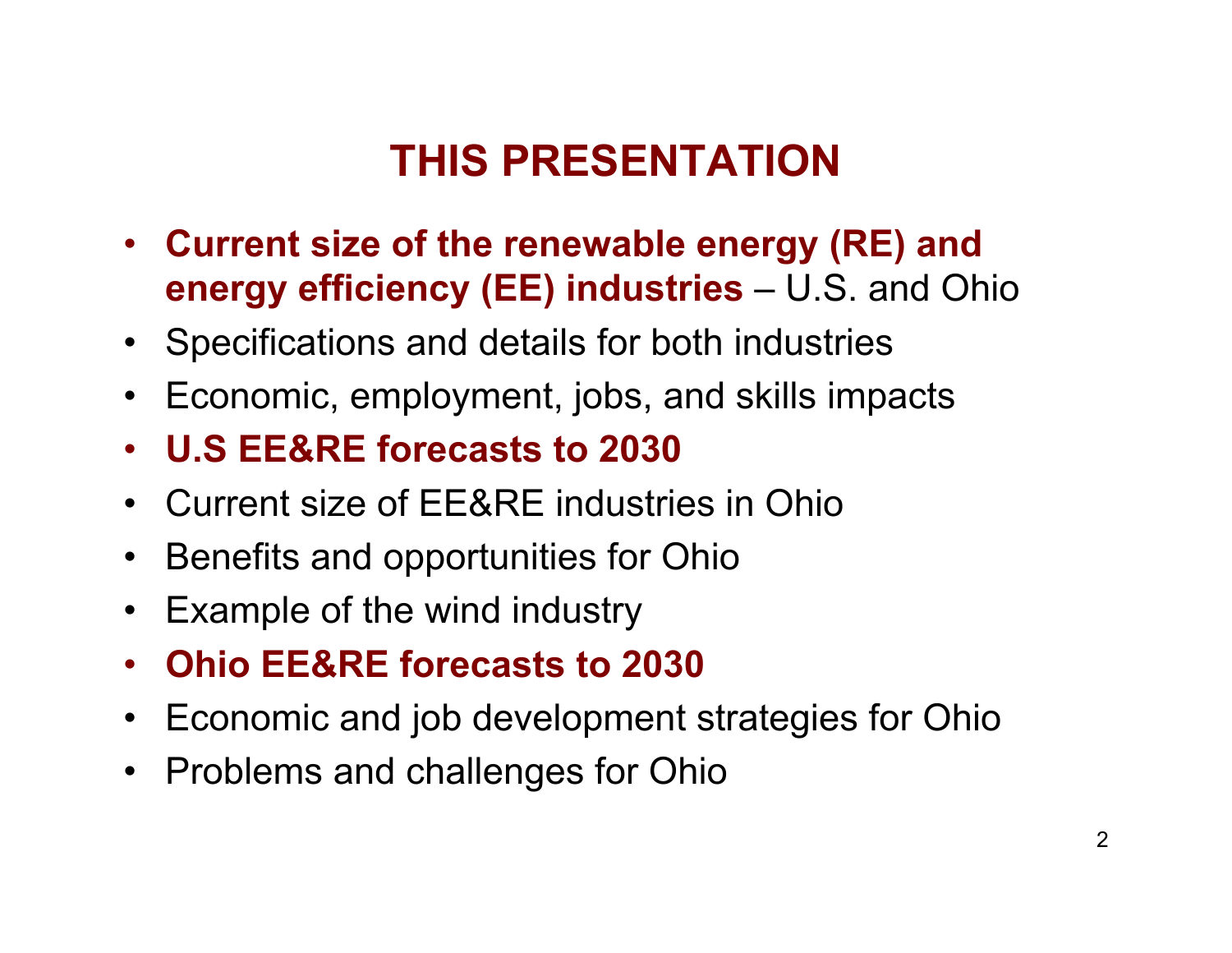### **LACK OF KNOWLEDGE OF RE & EE INDUSTRIES**

- We all "know" that:
	- "The renewable energy industry is growing very rapidly"
	- "Wind is the most rapidly growing energy industry"
	- -- "Renewable jobs will double (triple, quadruple) over the next XX years)"
	- -- "Solar (or PV, or geothermal, or fuel cells, or ESCO, or ……..) will be 5 times (or 6 times, or 8 times or..…) as large 5 years from now (or 8 years, or 10 years, …….)"
- Relative to what?
- **All of this is meaningless unless we know what the size** of the industry is - or was in 2006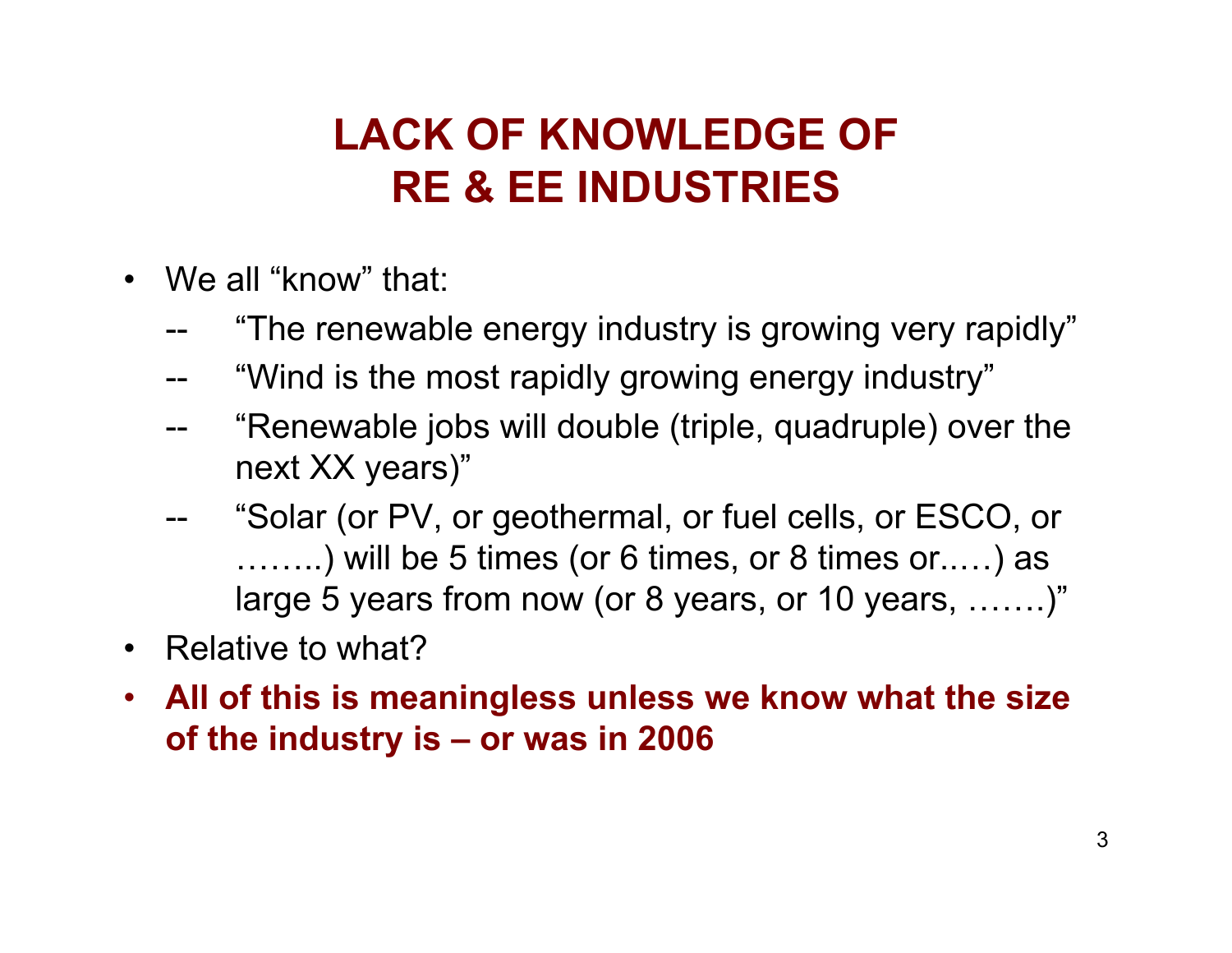### **WHAT IS CURRENT STATUS OF THE INDUSTRY?**

"Prior to determining where we are going, we must *determine from whence we came." – A. Lincoln*

- **First**, must **estimate current size of EE&RE industries** – *this has not been done before*
	- -- U.S.
	- -- O hio
- **Then, forecast industries growth to 2030**
	- -- 3 scenarios
	- -- U.S.
	- -- O hio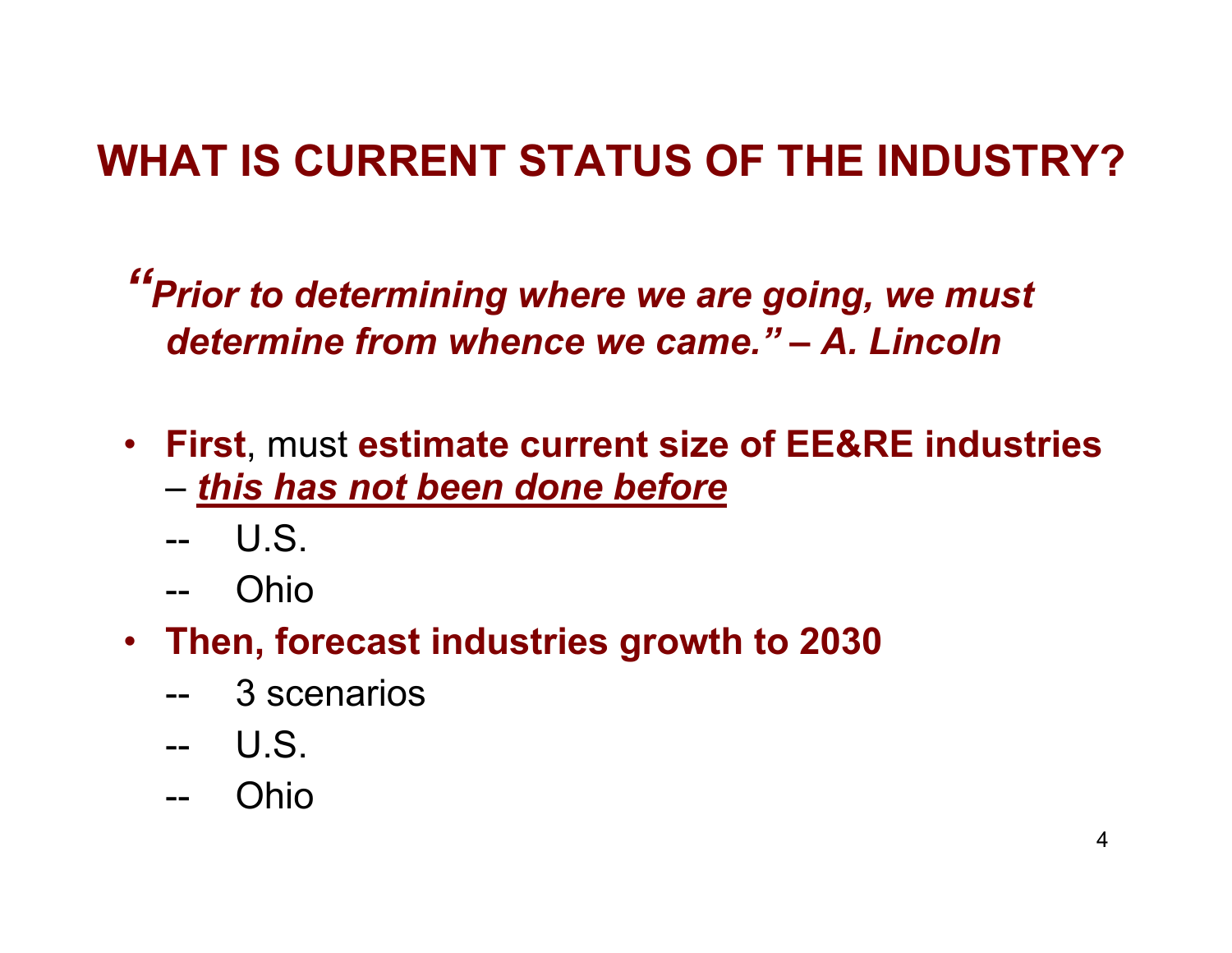### RE AND EE INDUSTRIES ARE LARGE **AND ARE GROWING RAPIDLY**

- · Size and importance of these industries not adequately **a p p r e cia t e d**; in 2006, these industries in the U.S.:
	- -- Had nearly \$1 trillion in gross revenues
	- - **Created nearly 8.5 million jobs**
	- -- Generated >\$150 billion federal, state, and local govt. tax revenues
	- -- Saved and displaced large amounts of energy
- **2006 EE&RE sales represent substantially more than the combined 2006 sales of the 3 largest U.S. corporations** (Wal-Mart, ExxonMobil, & GM)
- RE&EE are growing more rapidly than U.S. average
- Contain some of the most rapidly growing industries in the world, such as wind, fuel cells, and biofuels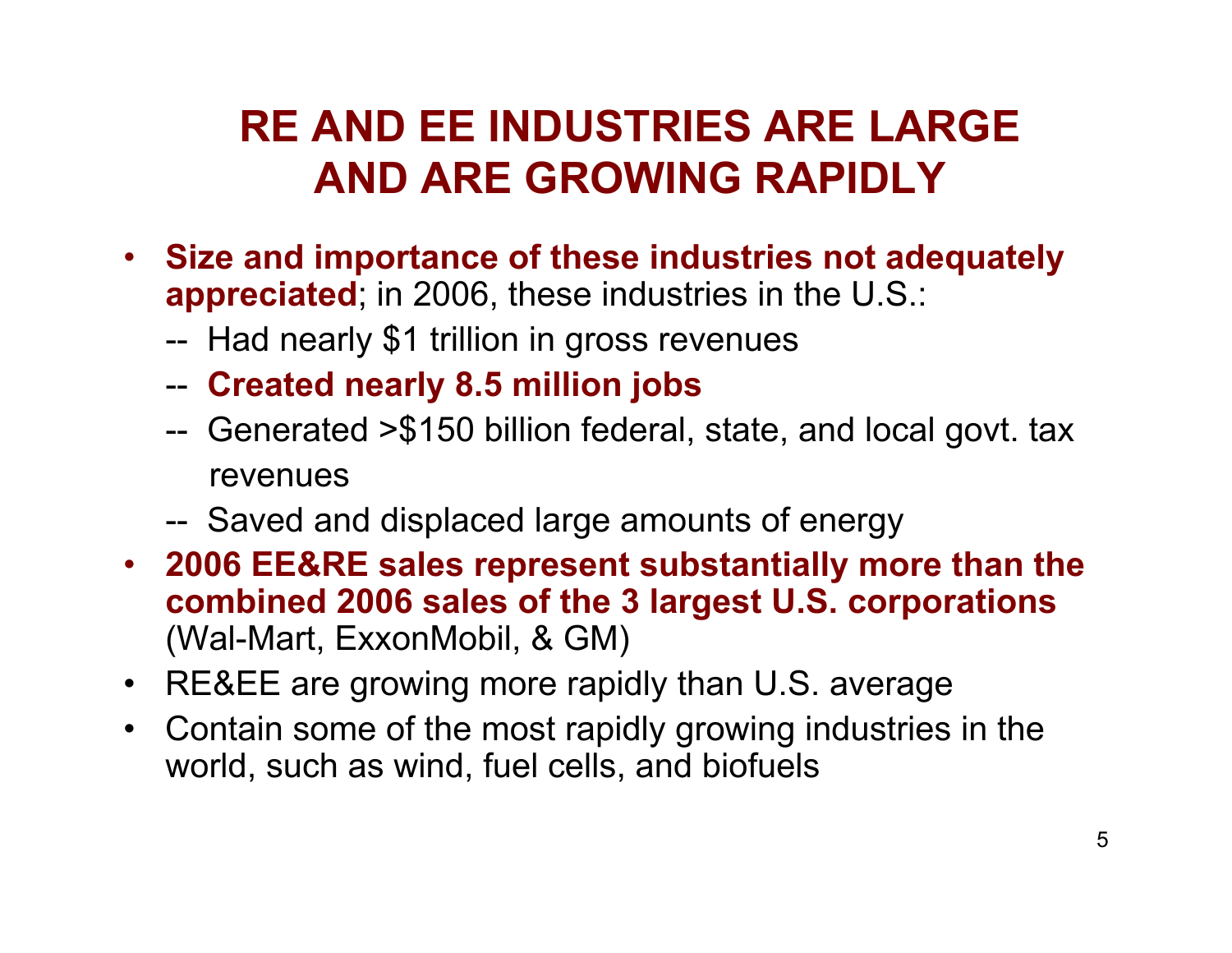### **U.S. RE & EE INDUSTRIES IN 2006**

| <b>Industry</b>          | <b>Revenues</b><br>(billions) | <b>Direct Jobs</b><br>(thousands) | <b>Total (direct plus</b><br>indirect) Jobs<br><b>Created</b><br>(thousands) |  |
|--------------------------|-------------------------------|-----------------------------------|------------------------------------------------------------------------------|--|
|                          |                               |                                   |                                                                              |  |
| <b>Renewable Energy</b>  | \$39.2                        | 194                               | 446                                                                          |  |
| <b>Energy Efficiency</b> | 932.6                         | 3,498                             | 8,046                                                                        |  |
|                          |                               |                                   |                                                                              |  |
| <b>TOTAL</b>             | \$971.8                       | 3,692                             | 8,492                                                                        |  |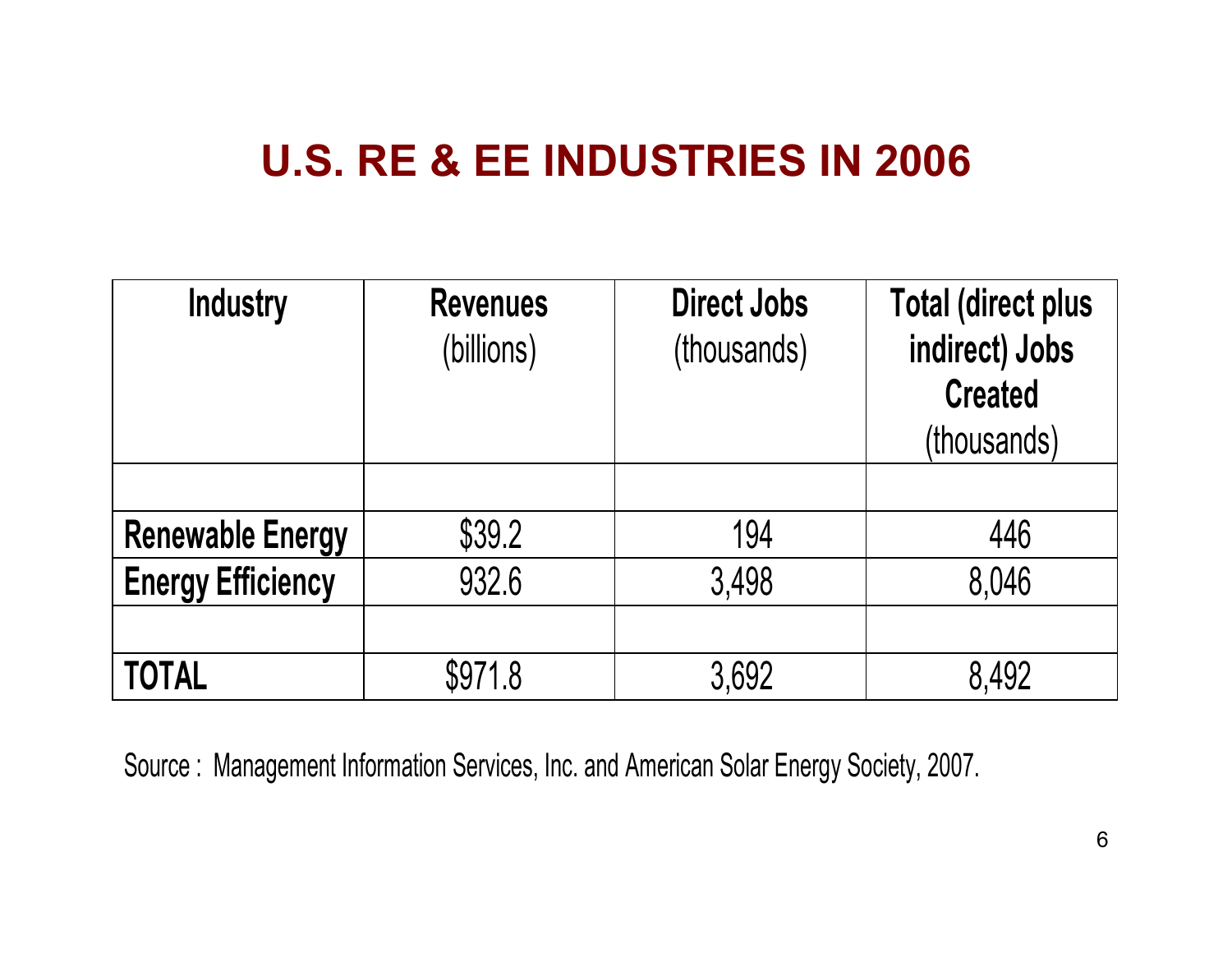## WHAT IS RENEWABLE ENERGY?

#### **Renewable energy electricity techn ologies consist of:**

- Hydroelectricity
- **Biomass**
- **Geothermal**
- Win d
- Photovoltaics
- Solar thermal

Except for hydro and

industry biomass,



RE U.S. energy contribution is small, but is growing rapidly

Some RE technologies, such as ethanol, bio-diesel, biomass-to-liquids, etc., produce liquid fuels that directly displace imported oil

#### **RE produced about 6% of total U.S. energy in 2006**

Source: U.S. Energy Information Administration, 2007.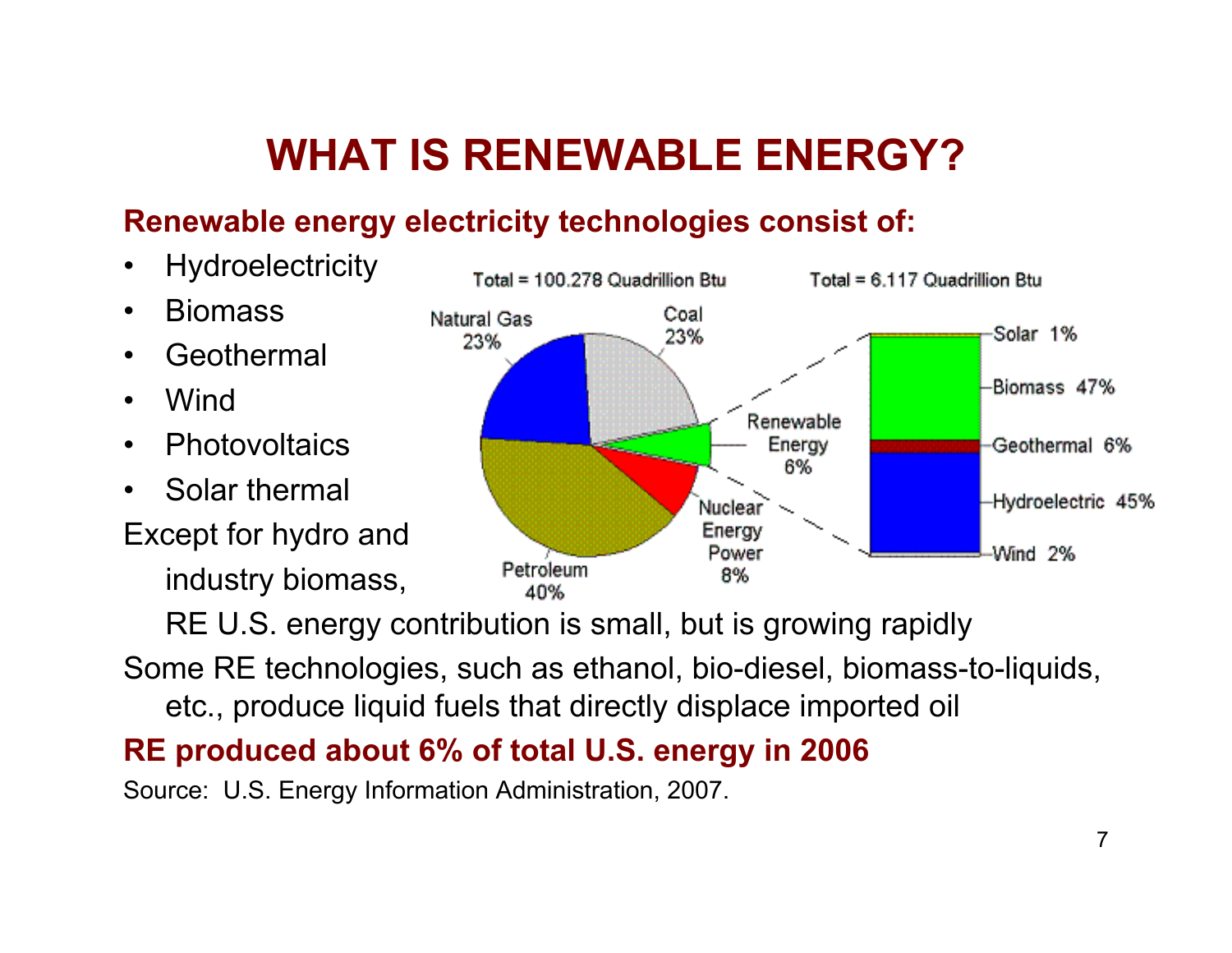### **U.S. RE INDUSTRY IN 2006**

| <b>Industry Segment</b>                                | Revenues/<br><b>Budgets</b><br>(billions) | <b>Direct</b><br>Jobs | <b>Total (direct</b><br>plus indirect)<br><b>Jobs Created</b> |
|--------------------------------------------------------|-------------------------------------------|-----------------------|---------------------------------------------------------------|
|                                                        |                                           |                       |                                                               |
| Wind                                                   | \$3.0                                     | 16,000                | 36,800                                                        |
| Photovoltaics                                          | 1.0                                       | 6,800                 | 15,700                                                        |
| <b>Solar Thermal</b>                                   | O.1                                       | 800                   | 1,900                                                         |
| <b>Hydroelectric Power</b>                             | 4.0                                       | 8,000                 | 19,000                                                        |
| Geothermal                                             | 2.0                                       | 9,000                 | 21,000                                                        |
| <b>Biomass</b>                                         |                                           |                       |                                                               |
| Ethanol                                                | 6.3                                       | 67,000                | 154,000                                                       |
| <b>Biodiesel</b>                                       | 0.3                                       | 2,750                 | 6,300                                                         |
| <b>Biomass Power</b>                                   | 17.0                                      | 66,000                | 152,000                                                       |
| <b>Fuel Cells</b>                                      | 0.9                                       | 4,800                 | 11,100                                                        |
| Hydrogen                                               | 0.8                                       | 4,000                 | 9,200                                                         |
|                                                        |                                           |                       |                                                               |
| <b>Total, Private Industry</b>                         | 35.4                                      | 185,150               | 427,000                                                       |
|                                                        |                                           |                       |                                                               |
| <b>Federal Government</b>                              | 0.5                                       | 800*                  | 1,850                                                         |
| <b>DOE Laboratories</b>                                | 1.8                                       | $3,600**$             | 8,300                                                         |
| <b>State and Local Government</b>                      | 0.9                                       | 2,500                 | 5,750                                                         |
|                                                        |                                           |                       |                                                               |
| <b>Total Government</b>                                | 3.2                                       | 6,900                 | 15,870                                                        |
|                                                        |                                           |                       |                                                               |
| Trade and Professional Associations and<br><b>NGOs</b> | 0.6                                       | 1,500                 | 3,450                                                         |
|                                                        |                                           |                       |                                                               |
| <b>TOTAL, ALL SECTORS</b>                              | \$39.2                                    | 193,550               | 446,320                                                       |

\*Includes Federal employees and direct support contractors.<br>\*\*Includes Federal employees, laboratory employees, and direct support contractors.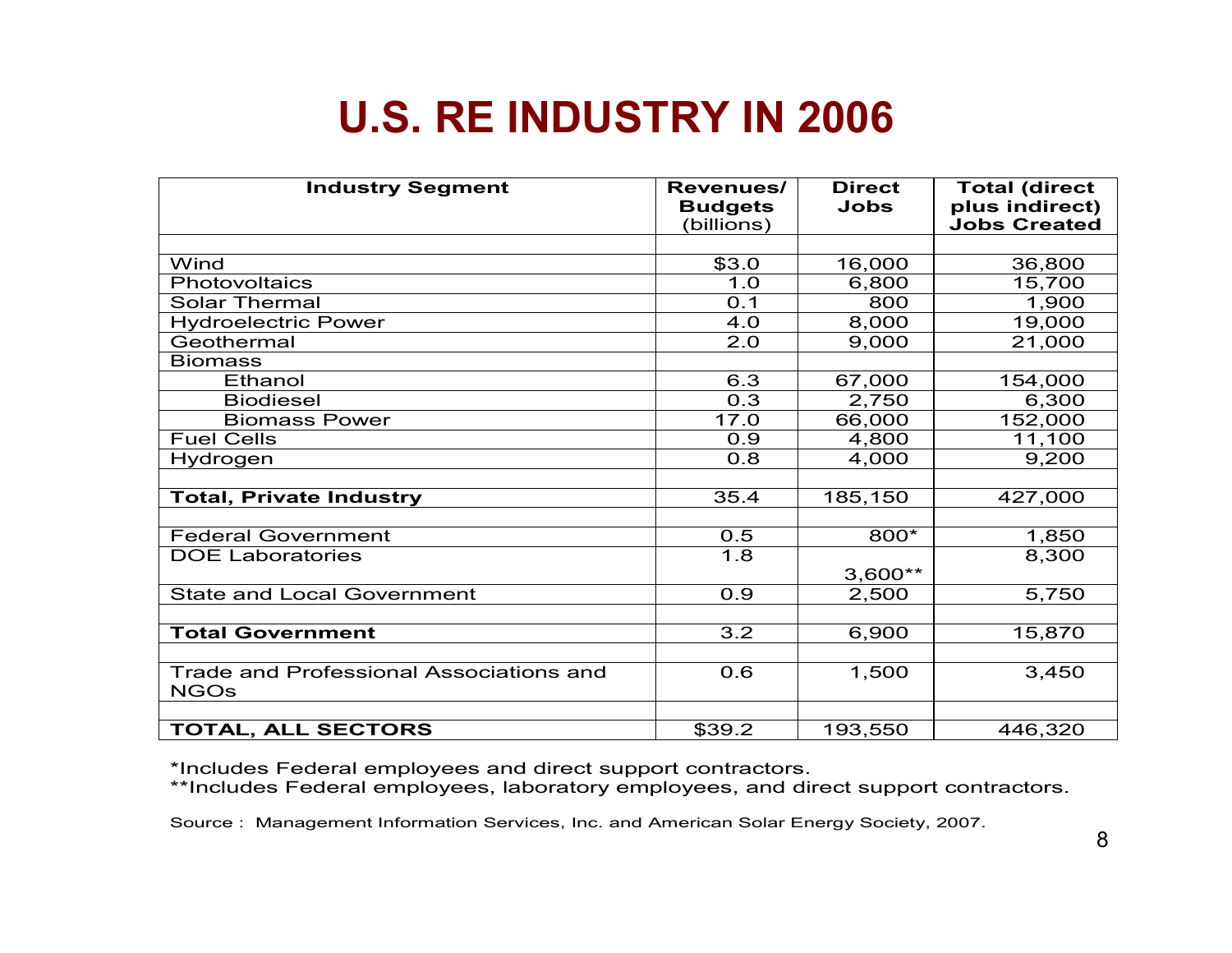### **U.S. RE INDUSTRY CHARACTERISTICS IN 2006**

- **RE gross revenues totaled nearly \$40 billion**
- **The total number of jobs created by RE totaled 450,000**
- **•** Jobs created were disproportionately for scientific, technical, **professional and skilled workers**
- 95% of the jobs were in private industry
- Nearly 70% of the jobs were in the biomass sector – primarily ethanol and biomass power
- $\bullet$ The second largest number of jobs was in the wind sector of the industry, followed by the hydroelectric and the geothermal sectors.
- $\bullet$ Relatively few jobs were in the solar thermal sector or the biodiesel sector
- $\bullet$ Over half of the RE jobs in government (federal, state, and loc al) were R&D-oriented jobs at DOE laboratories
- **Contains some of the most rapidly growing industries in the world, such as wind, fuel cells, and biofuels**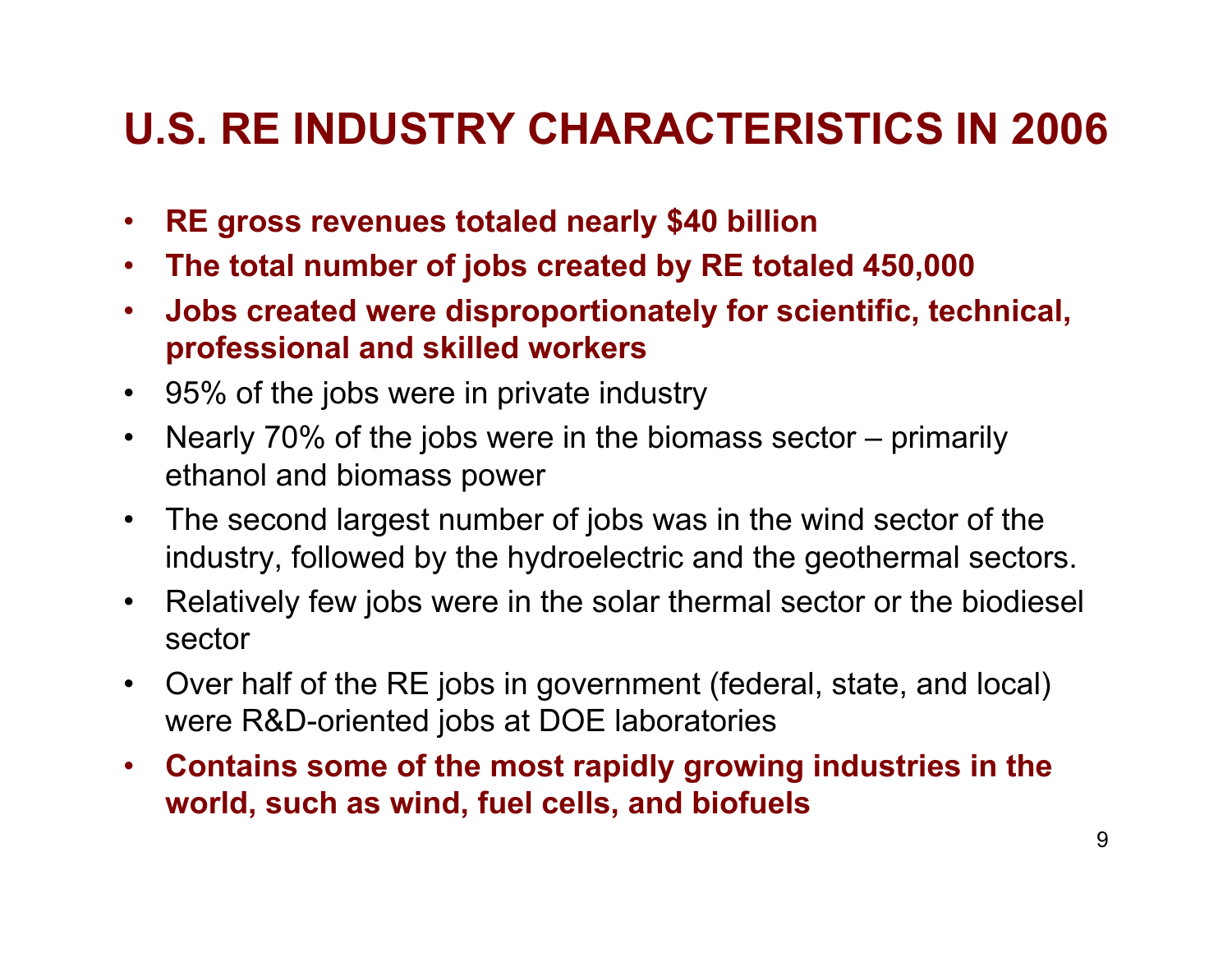### **U.S. EE INDUSTRY IN 2006**

| <b>Industry Segment</b>                                   | Revenues/<br><b>Budgets</b><br>(billions) | Direct Jobs<br>(thousands) | <b>Total (direct plus</b><br>indirect) Jobs<br><b>Created</b><br>(thousands) |
|-----------------------------------------------------------|-------------------------------------------|----------------------------|------------------------------------------------------------------------------|
| Insulation                                                | \$5                                       | 26                         | 60                                                                           |
| <b>ESCO</b>                                               | 3                                         | 19                         | 44                                                                           |
| Recycling                                                 | 275                                       | 1,310                      | 3,013                                                                        |
| Vehicle manufacturing                                     | 73                                        | 165                        | 380                                                                          |
| Household appliances and lighting                         | 22                                        | 86                         | 198                                                                          |
| Windows and doors                                         | $\overline{12}$                           | 51                         | 117                                                                          |
| Computers, copies, and FAX machines                       | 90                                        | 312                        | 718                                                                          |
| TV, Video, and Audio equipment                            | 45                                        | 183                        | 421                                                                          |
| <b>HVAC systems</b>                                       | 12                                        | 45                         | 104                                                                          |
| Industrial and related machinery                          | 19                                        | 76                         | 175                                                                          |
| Miscellaneous durable manufacturing                       | 105                                       | 389                        | 894                                                                          |
| Nondurable manufacturing                                  | 220                                       | 528                        | 1,214                                                                        |
| <b>Utilities</b>                                          | $\overline{2}$                            | 14                         | 32                                                                           |
| Construction                                              | 36                                        | 227                        | 522                                                                          |
| <b>Total, Private Industry</b>                            | 919                                       | 3,431                      | 7,892                                                                        |
|                                                           |                                           |                            |                                                                              |
| Federal government EE spending                            | 3.3                                       | 15                         | 35                                                                           |
| State government EE spending                              | 3                                         | 28                         | 64                                                                           |
| Local government EE spending                              | 2.3                                       | 21                         | 48                                                                           |
| <b>Total Government</b>                                   | 8.6                                       | 64                         | 147                                                                          |
|                                                           |                                           |                            |                                                                              |
| EE Trade and Professional Associations and<br><b>NGOs</b> | 0.5                                       | 3                          | $\overline{7}$                                                               |
|                                                           |                                           |                            |                                                                              |
| <b>TOTAL, ALL SECTORS</b>                                 | \$932.6                                   | 3,498                      | 8,046                                                                        |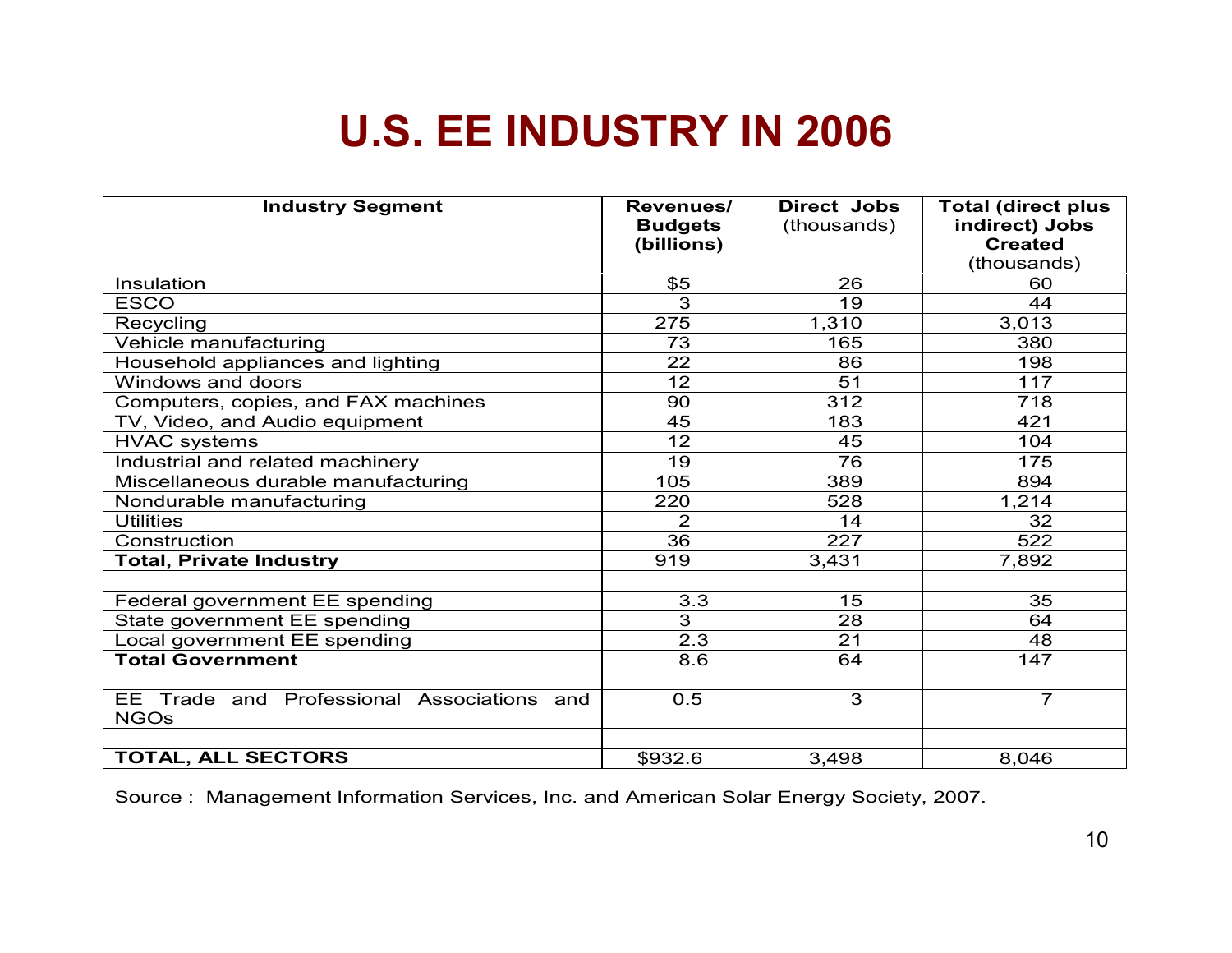### U.S. EE INDUSTRY CHARACTERISTICS

- **Gross revenues totaled \$933 billion**
- **These sales represent substantially more the combined sales of the three largest U.S. corporations** – Wal-Mart, ExxonMobil, and GM (\$905 billion)
- $\bullet$ T h e **total number of jobs created by EE exceeded 8 million**
- 98 percent of the jobs were in private industry
- $\bullet$ Over 50 percent of the jobs were in the manufacturing sector
- $\bullet$ The second largest number of jobs was in recycling, followed by the construction industry
- $\bullet$ Nearly 80% of the EE government jobs was in state and local government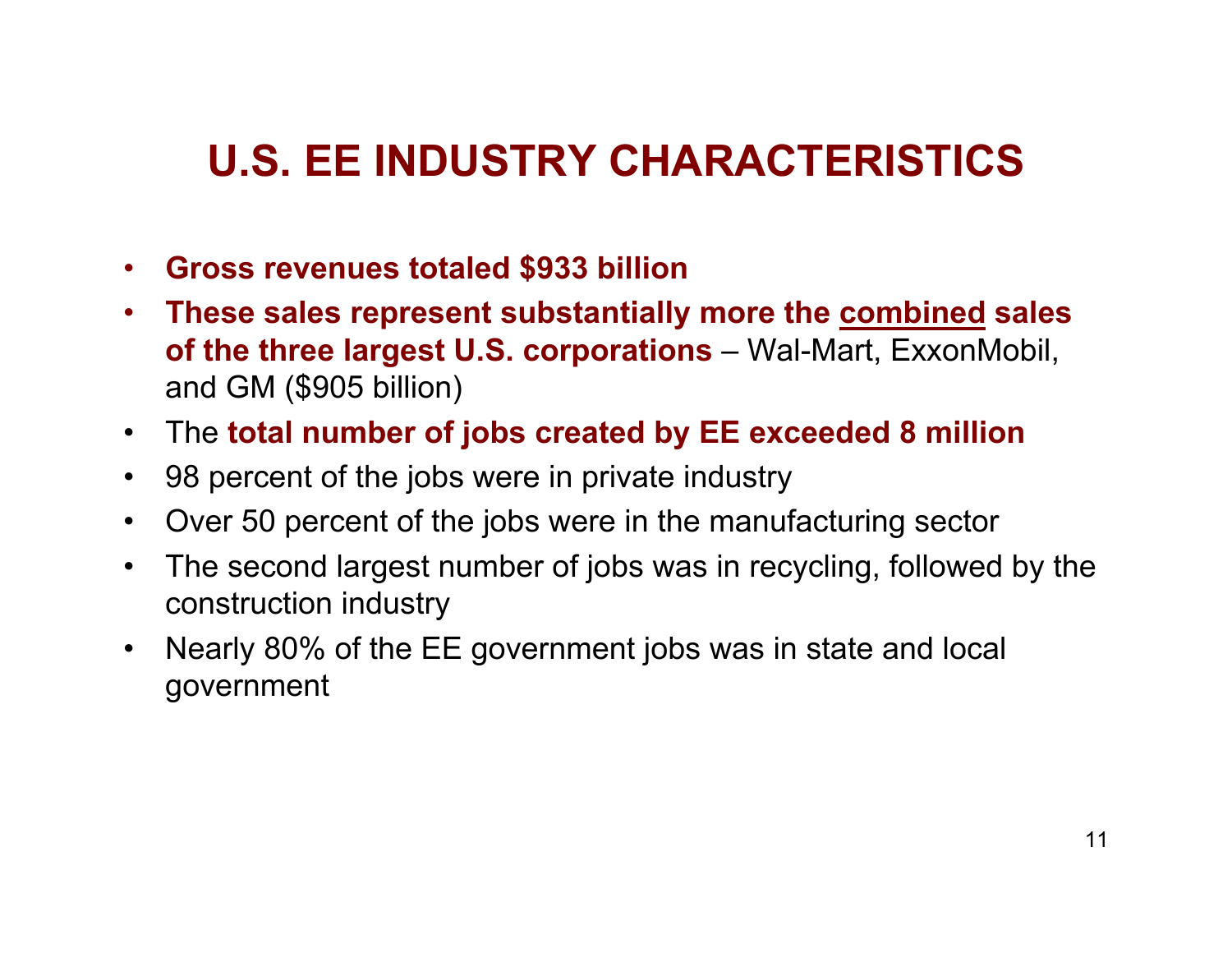### **ECONOMIC IMPACT OF RE&EE IS ENORMOUS**

- RE&EE reduce risk and lower oil prices, facilitate an industrial boom, create millions of jobs, foster new technology, revitalize the manufacturing sector, enhance economic growth, and help eliminate the trade and budget deficits. **In 2006 they generated annually:**
- $\bullet$ Nearly a trillion dollars in industry sales
- **•** 8.5 million new jobs
- More than \$100 billion in industry profits
- **More than \$150 billion in increased federal, state, and local**  government tax revenues
- Stimulus to the U.S. manufacturing industry
- $\bullet$ Significant displacement of imported oil
- Reduction in the U.S. trade defici t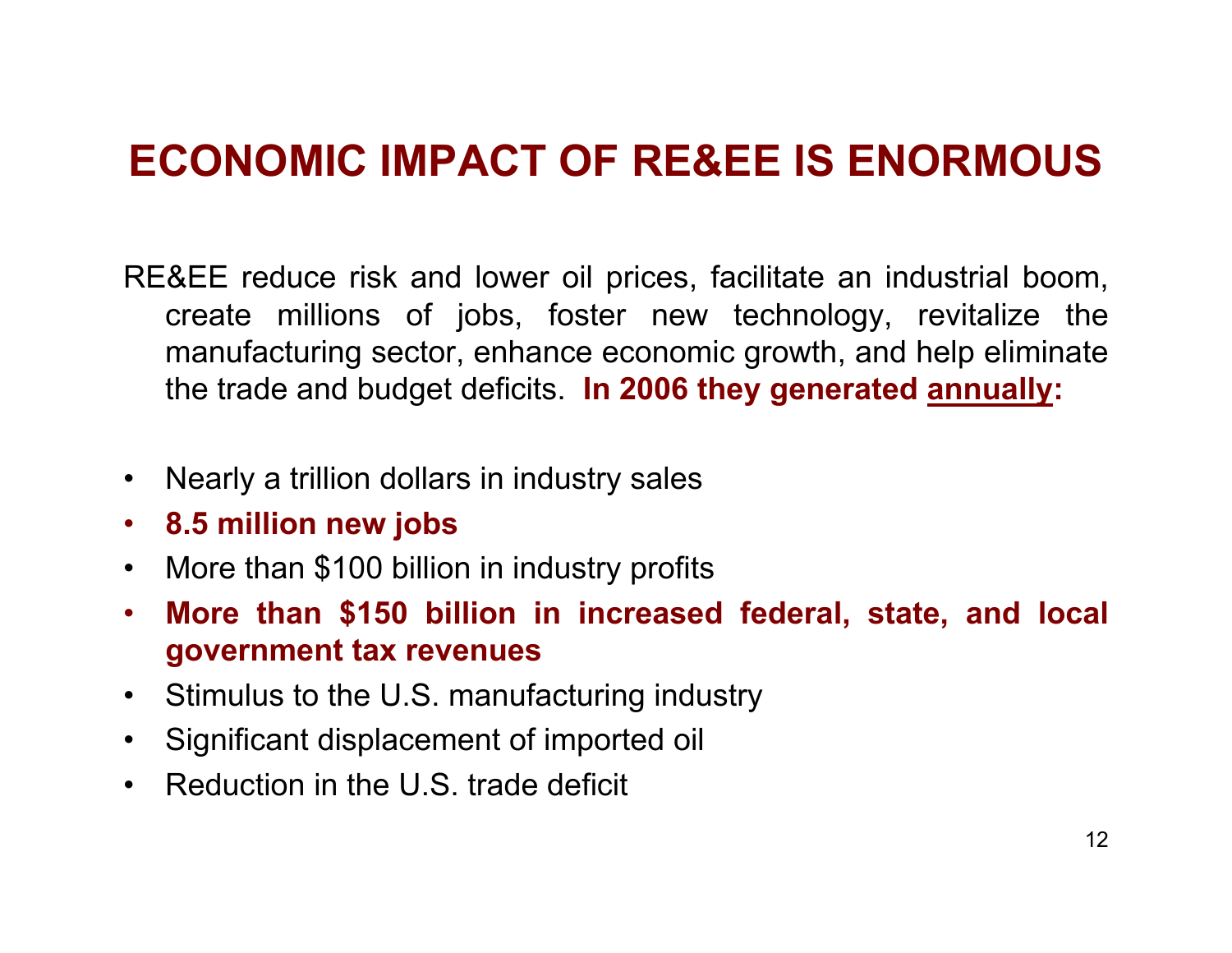### THREE FORECAST SCENARIOS **FOR 2030: 1) BASE CASE**

- $\bullet$ The Base Case:
	- -- Is essentially a **"business as usual"** case scenario
	- -- Assumes no change in policy
	- -- **Assumes no major EE & RE initiatives** over next 23 years.
	- Assumes that U.S. and Ohio EE &RE industries continue to develop according to the general trends and rates of growth experienced over past two decades
- Resulting renewable development is minimal
- $\bullet$ **We use the base case as a comparison against the two alternative scenarios**
- Base case indicates that without substantial change in policy, EE **& RE are not expected to significantly increase share of the U.S. energy market**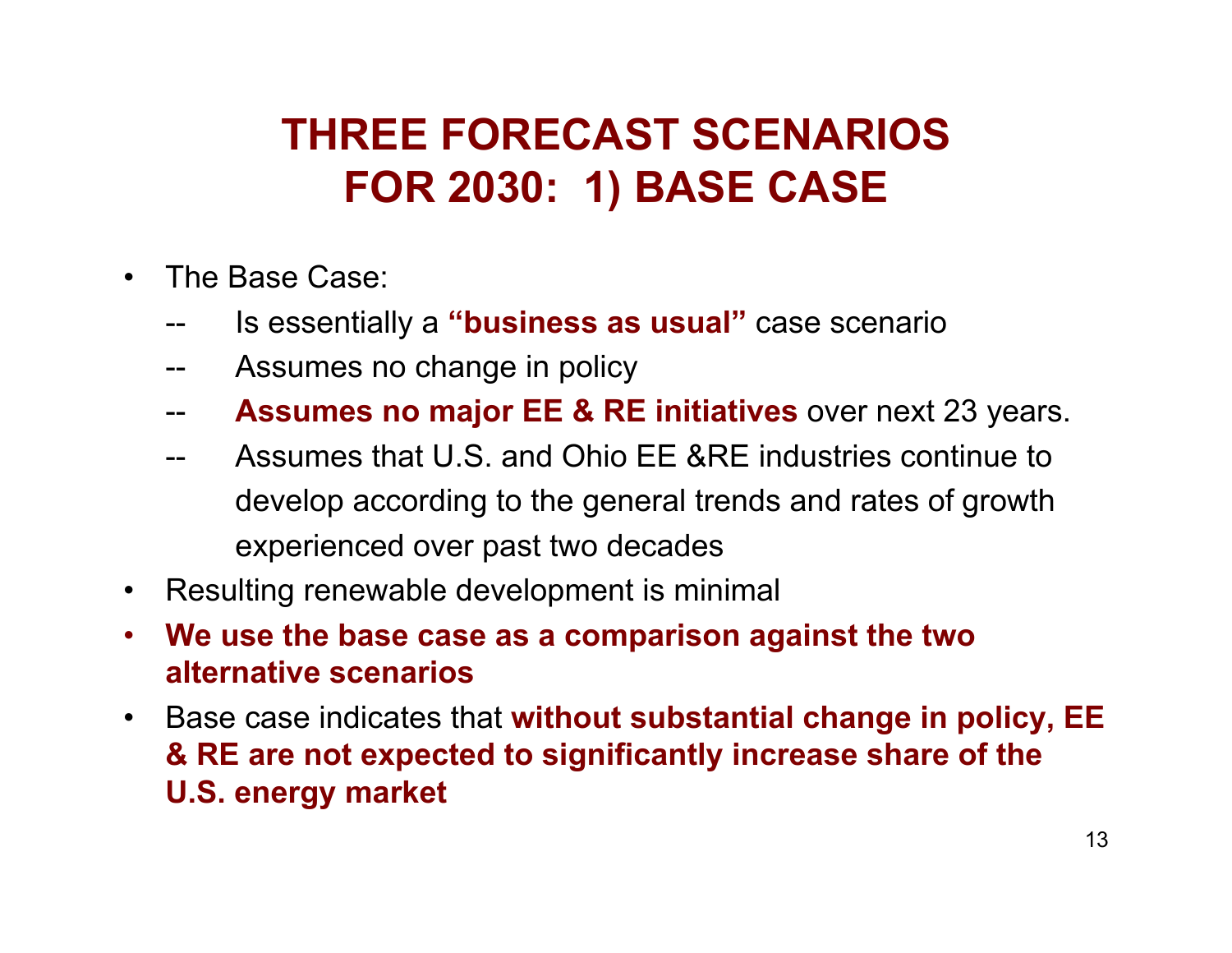### THREE SCENARIOS FOR 2030: **2 ) ADVANCED SCENARIO**

- $\bullet$ The Advanced Scenario:
	- "**pushes the envelope**" on EE & RE industry possible from current or impending technologies
	- Includes what may be, realistically, feasible both economically and technologic ally in such a "crash" scenario
	- **Requires favorable market conditions and a sustained commitment of public policy** to ensure that EE & RE achieve higher lev els of contribution to U.S. energy market
	- -- Assumes EE & RE industries are available to take the U.S. in a new direction, but appropriate, **aggressive public policies at Federal and state levels are required** and must be sustained over next two decades
	- -- Represents a dramatic indication of what would be **possible under an aggressive renewable energy scenario**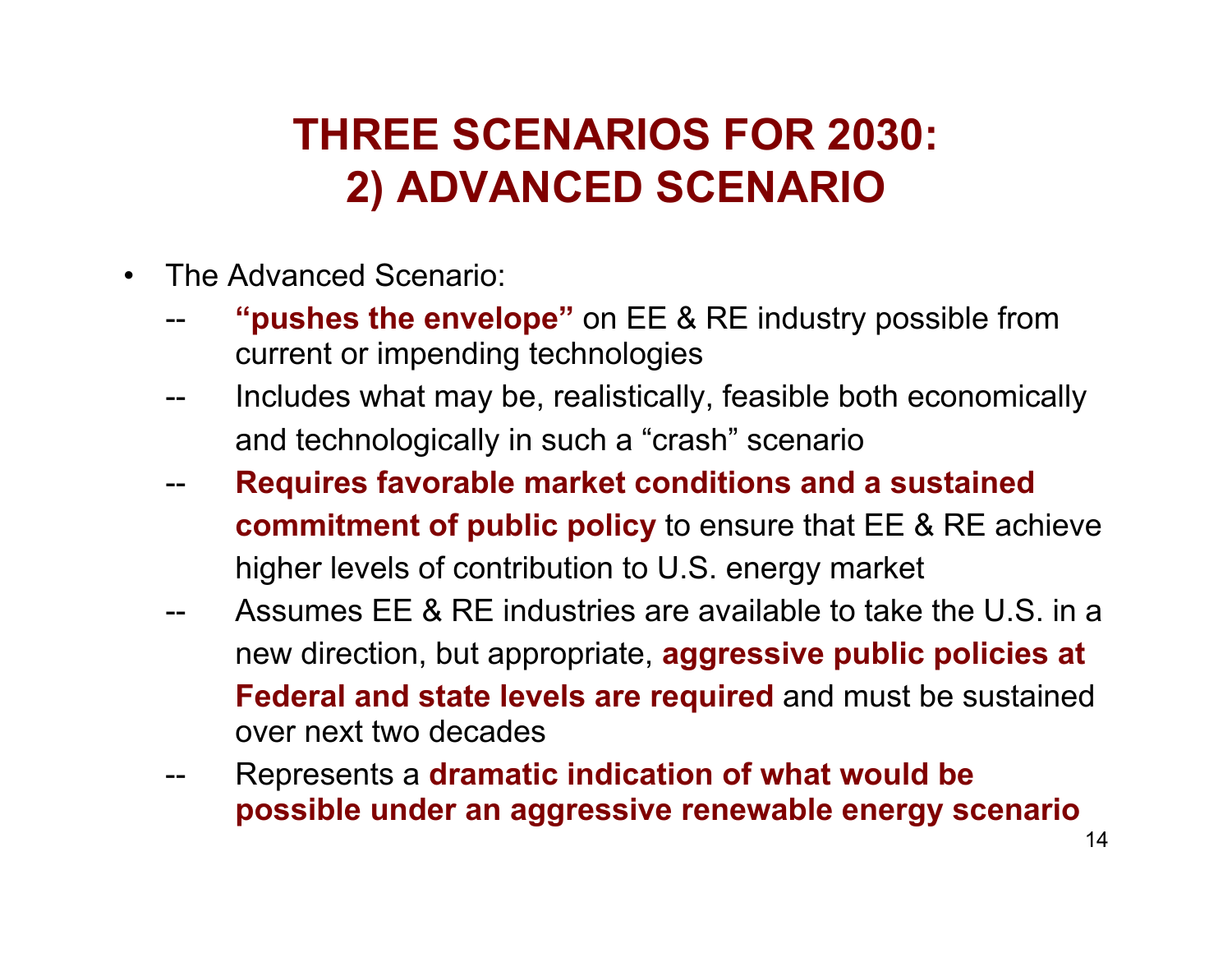### THREE SCENARIOS FOR 2030: **3 ) MODERATE SCENARIO**

- $\bullet$ The Moderate Scenario:
	- -- Assumes that various moderate, incremental (above the base case) Federal and state EE & RE initiatives are put in place over next two decades
	- Assumes policies such as R&D, tax incentives, RPS mandates, externalities pricing, etc.
	- Assumes a continuation of the positive policies that are in place, plus market conditions favorable to renewables
	- -- **Based on various "mid-range " estimates, incorp oratin g modest initiatives**
	- -- Assumes changes or extensions of policy and the assumption of conditions that are favorable to renewables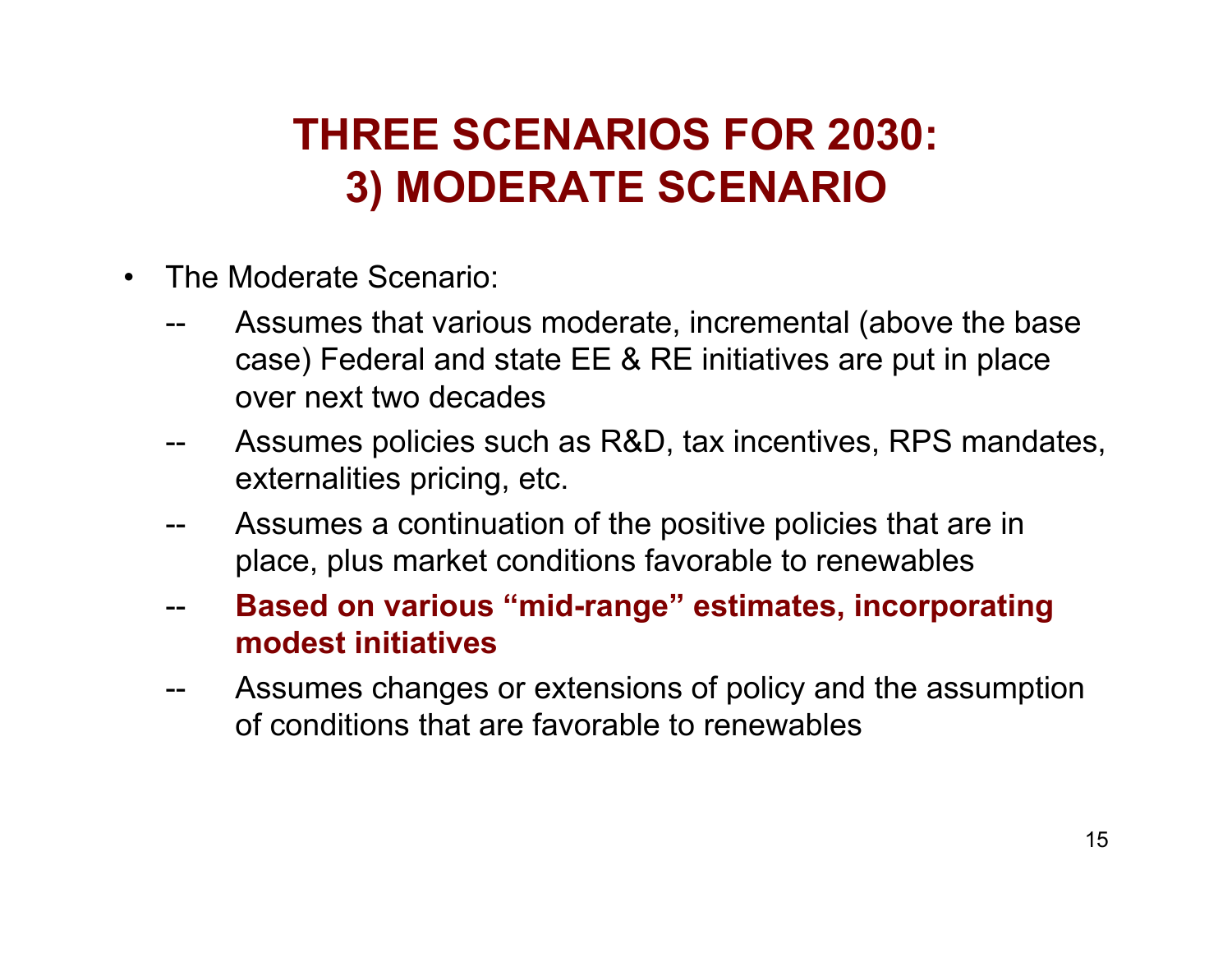#### THE U.S. RE & EE INDUSTRIES IN 2030

|           |                                                          | <b>Revenues</b> |                 | <b>Total Jobs Created</b>          |                                      |                 |  |
|-----------|----------------------------------------------------------|-----------------|-----------------|------------------------------------|--------------------------------------|-----------------|--|
|           | (Billions of 2006 Dollars)                               |                 |                 | (Direct Plus Indirect – Thousands) |                                      |                 |  |
|           | <b>Moderate</b><br><b>Base Case</b><br><b>Aggressive</b> |                 |                 | <b>Base</b>                        | <b>Moderate</b><br><b>Aggressive</b> |                 |  |
|           |                                                          | <b>Scenario</b> | <b>Scenario</b> | Case                               | <b>Scenario</b>                      | <b>Scenario</b> |  |
| <b>RE</b> | \$95                                                     | \$227           | \$597           | 1,305                              | 3,138                                | 7,935           |  |
| EE        | 1,818                                                    | 2,152           | 3,933           | 14,953                             | 17,825                               | 32,185          |  |
| Total     | \$1,913                                                  | \$2,379         | \$4,530         | 16,258                             | 20,963                               | 40,120          |  |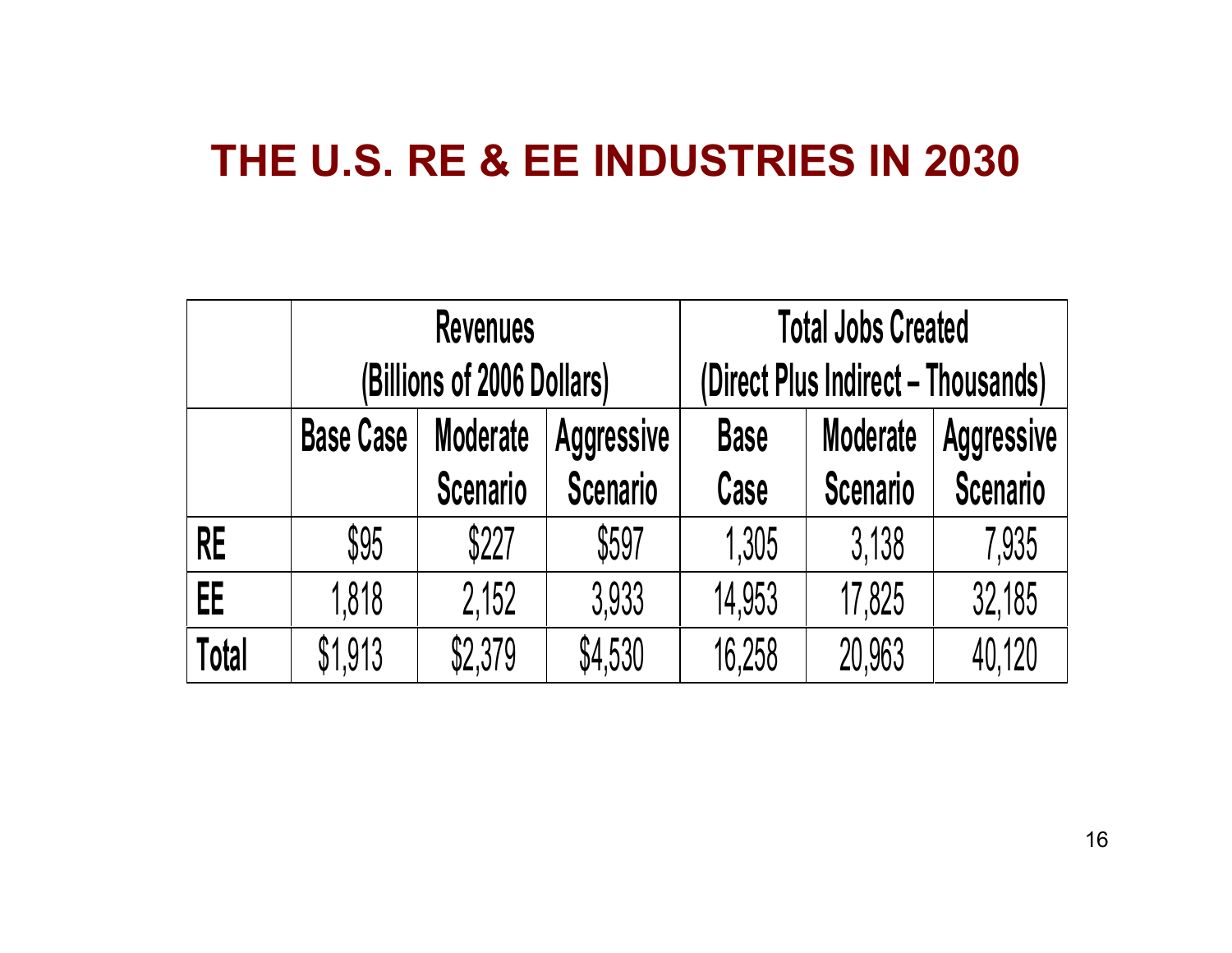#### **The U.S RE INDUSTRY IN 2030 (SELECTED TECHNOLOGIES)**

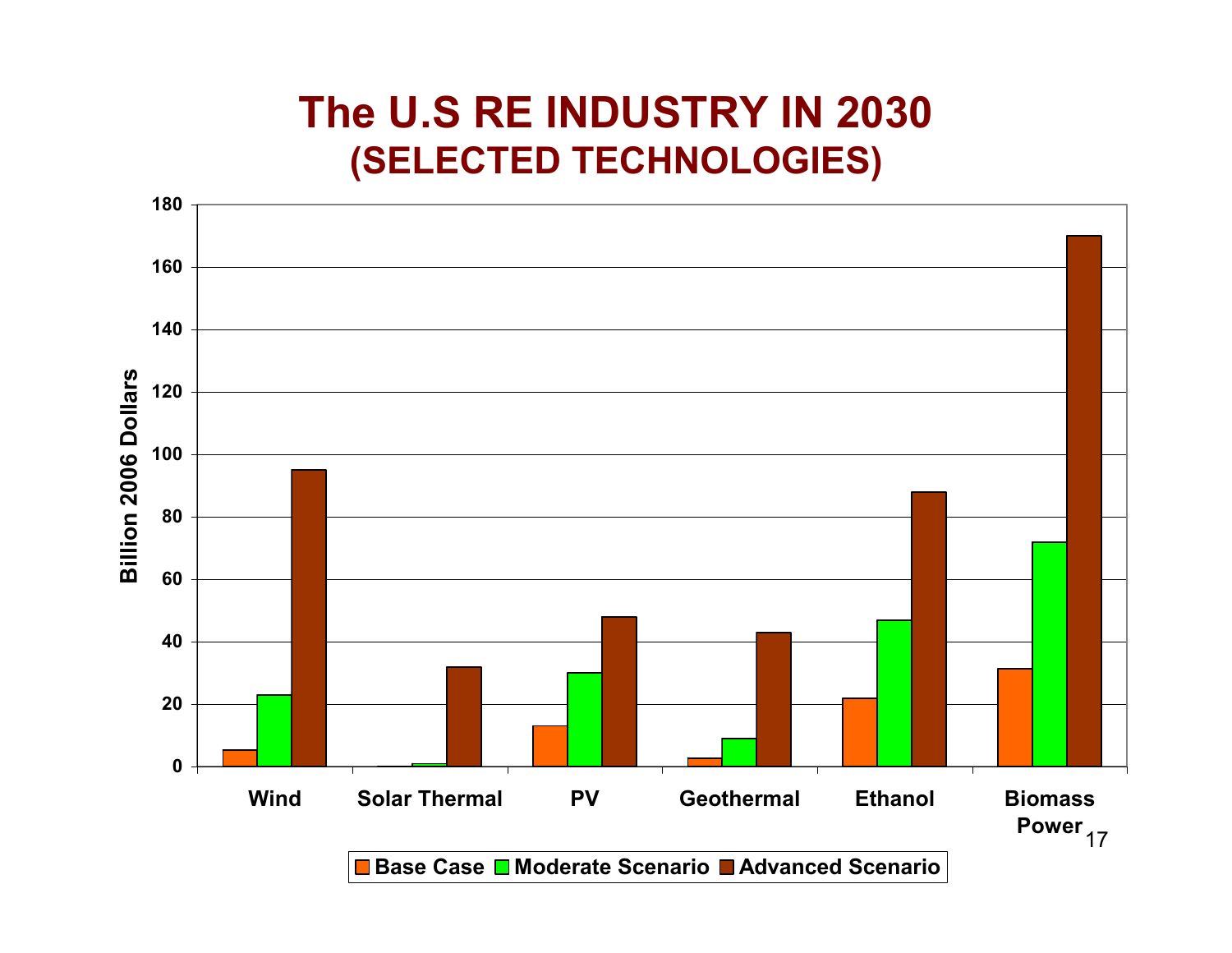#### U.S. JOBS CREATED BY RE IN 2030 **(TOTAL JOBS CREATED -- SELECTED TECHNOLOGIES)**

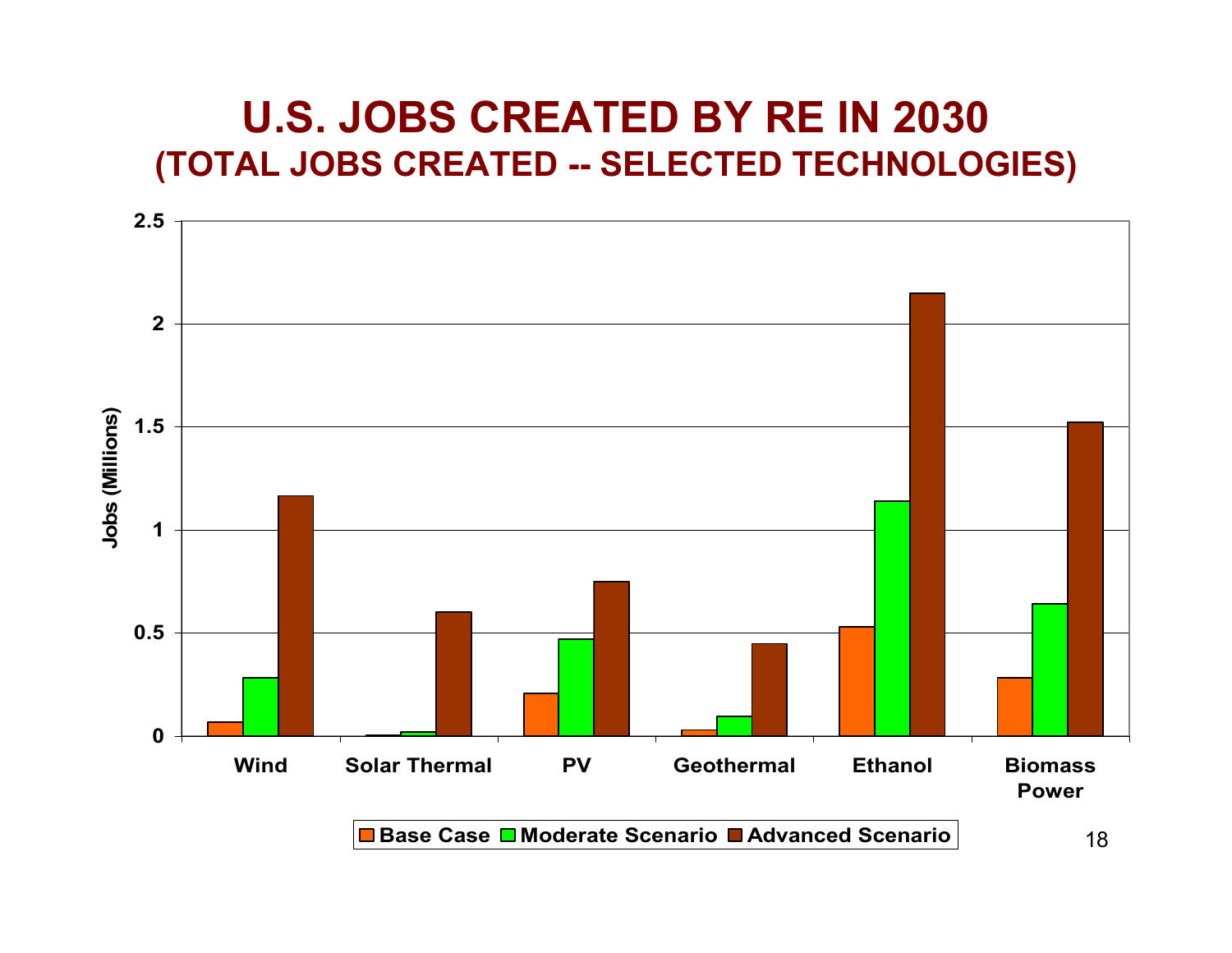#### U.S. JOBS CREATED BY RE IN 2030 **(TOTAL JOBS CREATED -- SELECTED OCCUPATIONS)**

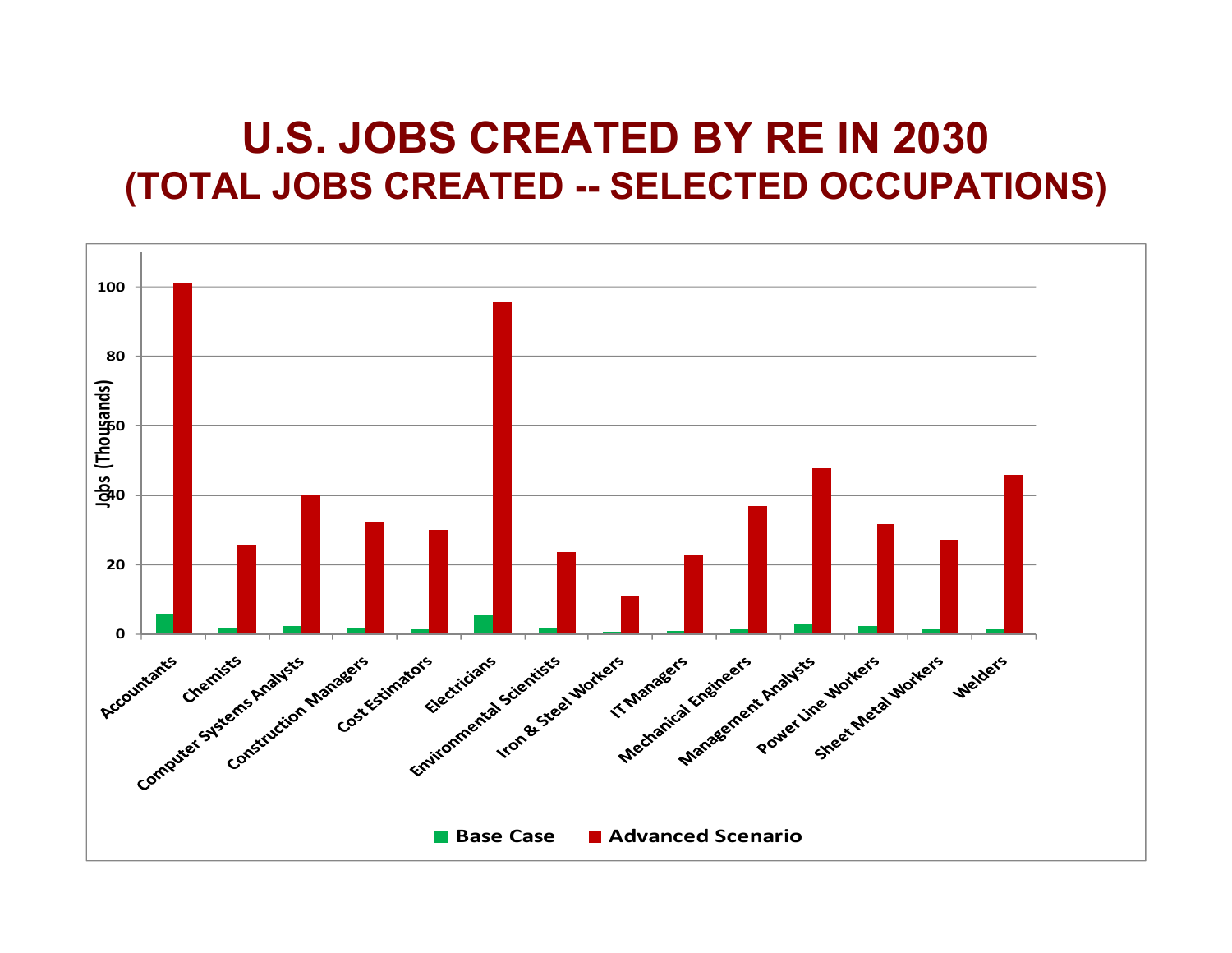### **HIGHLIGHTS OF THE NATIONAL SCENARIOS: 2 0 0 6 - 2 0 3 0**

- **In base case: RE revenues increase 145%, from \$39B to \$95B**; EE revenues increase 95%, from \$933B to \$1,818B
- **In base case: Jobs created by RE increase 190%, from 446,000 t o 1.3 millio n**; jobs created by EE increase 85%, from 8 million to 1 5 millio n
- **In aggressive scenario, RE revenues increase 1,400%, from \$39B to \$597B**; EE revenues increase 320%, from \$933B to \$3,933B
- **In aggressive scenario: Jobs created by RE increase 1,700%, f r o m 4 4 6,0 0 0 t o 7.9 millio n**; jobs created by EE increase 300%, from 8 million to 32 million
- T h u s, **under all scenarios RE growth is much larger than EE**  growth
- $\bullet$ Nevertheless, the economic and job impact of EE remains orders of magnitude larger than RE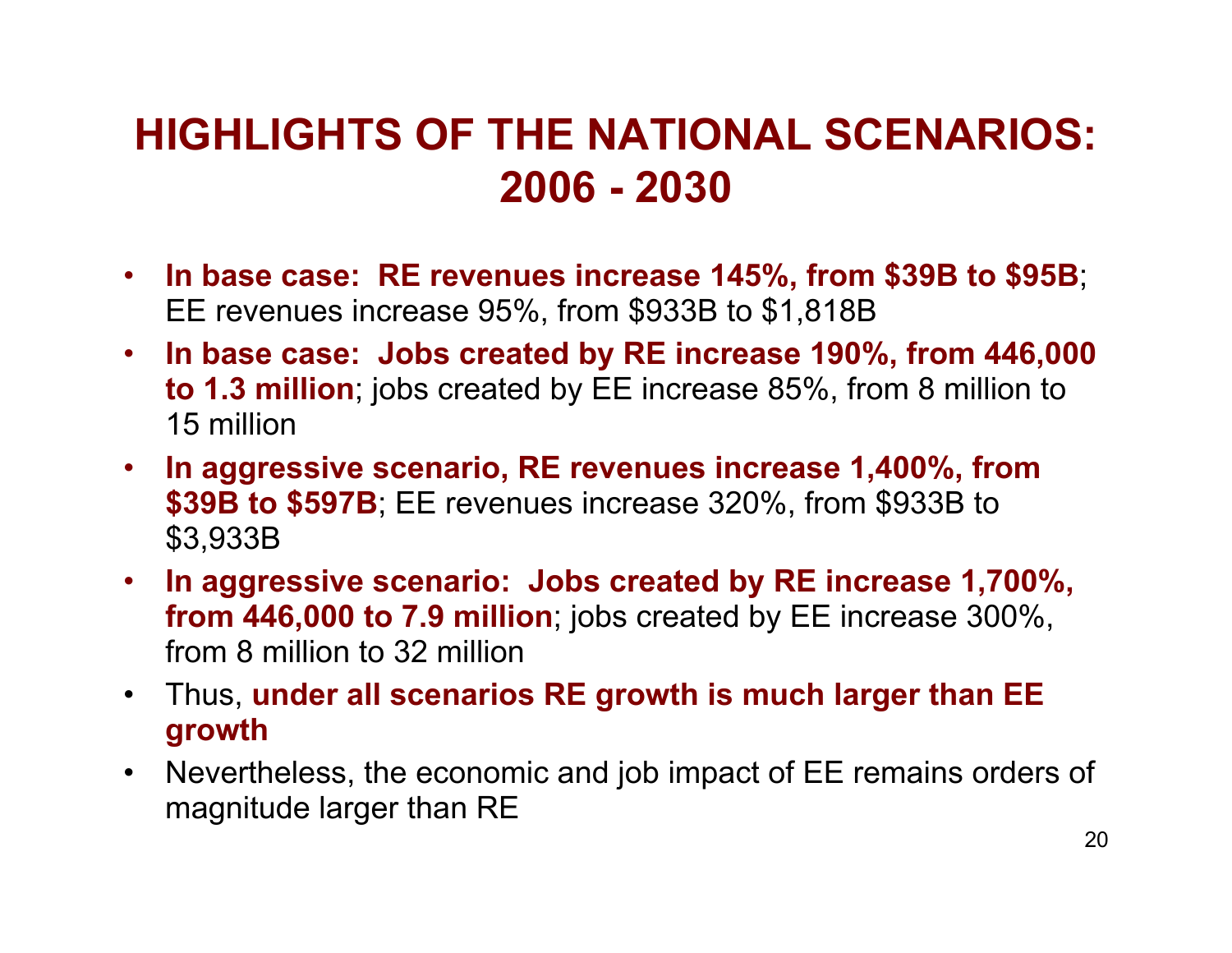### EE&RE IMPACT IN OHIO -- OUTLINE

- EE&RE industries in Ohio
- RE industry in Ohio
- EE industry in Ohio
- EE&RE companies in Ohio
- Profile of jobs in the wind industry
- EE&RE occupations & skills: Salaries, growth, and educational requirements
- EE&RE forecasts for Ohio
- EE&RE opportunities for Ohio
- Problems and challenges for Ohio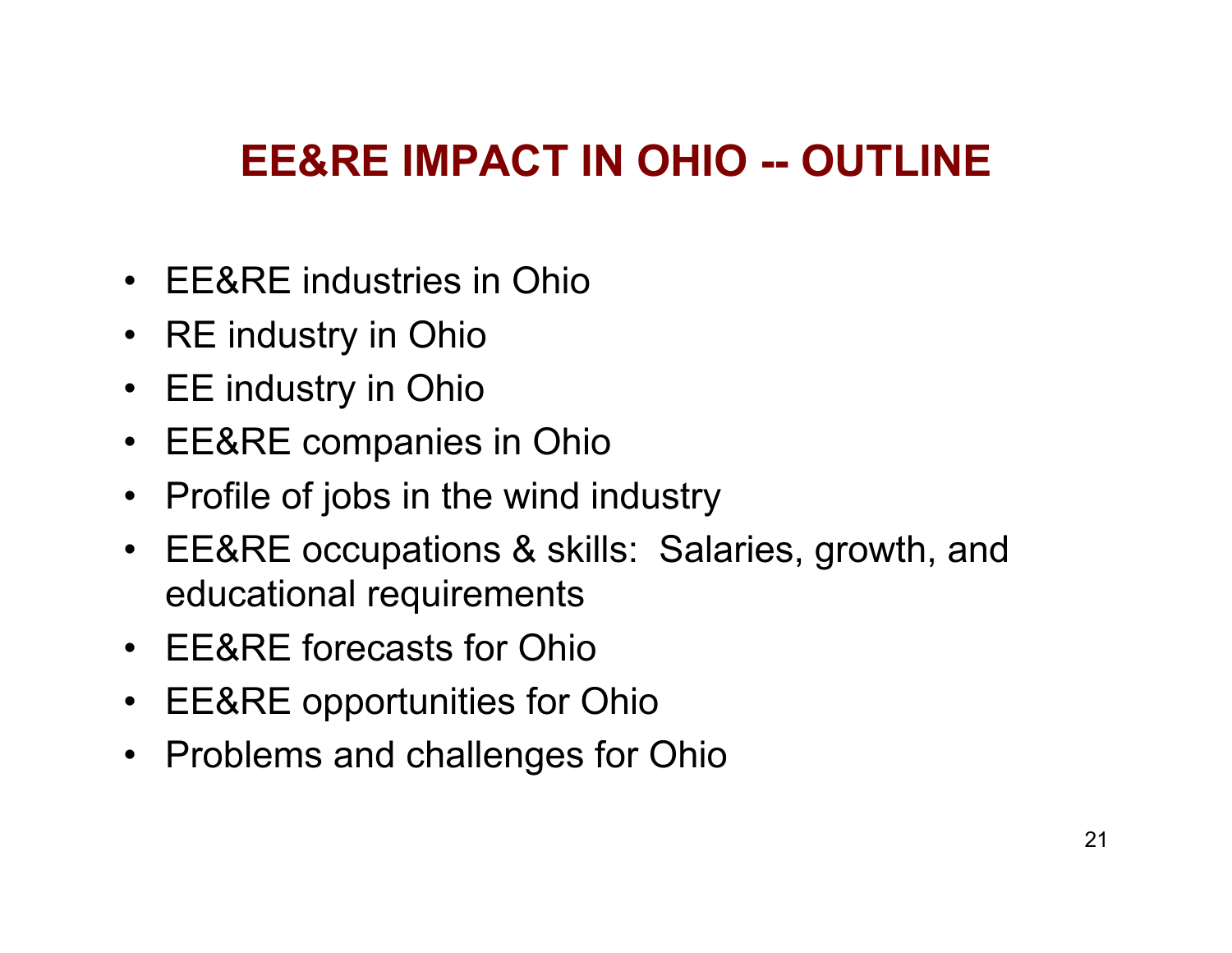## **EE&RE BENEFITS TO OHIO**

- New investments
- Total industry sales
- Industry profits
- Total (direct and indirect) employment created
- Specific jobs created by occupation and skill
- Stimulation of the manufacturing sector
- Tax revenues for the state and local governments
- Technology development and spin-offs
- $\bullet$ Revitalization of depressed regions
- Volumes and timeframes of conventional energy displacement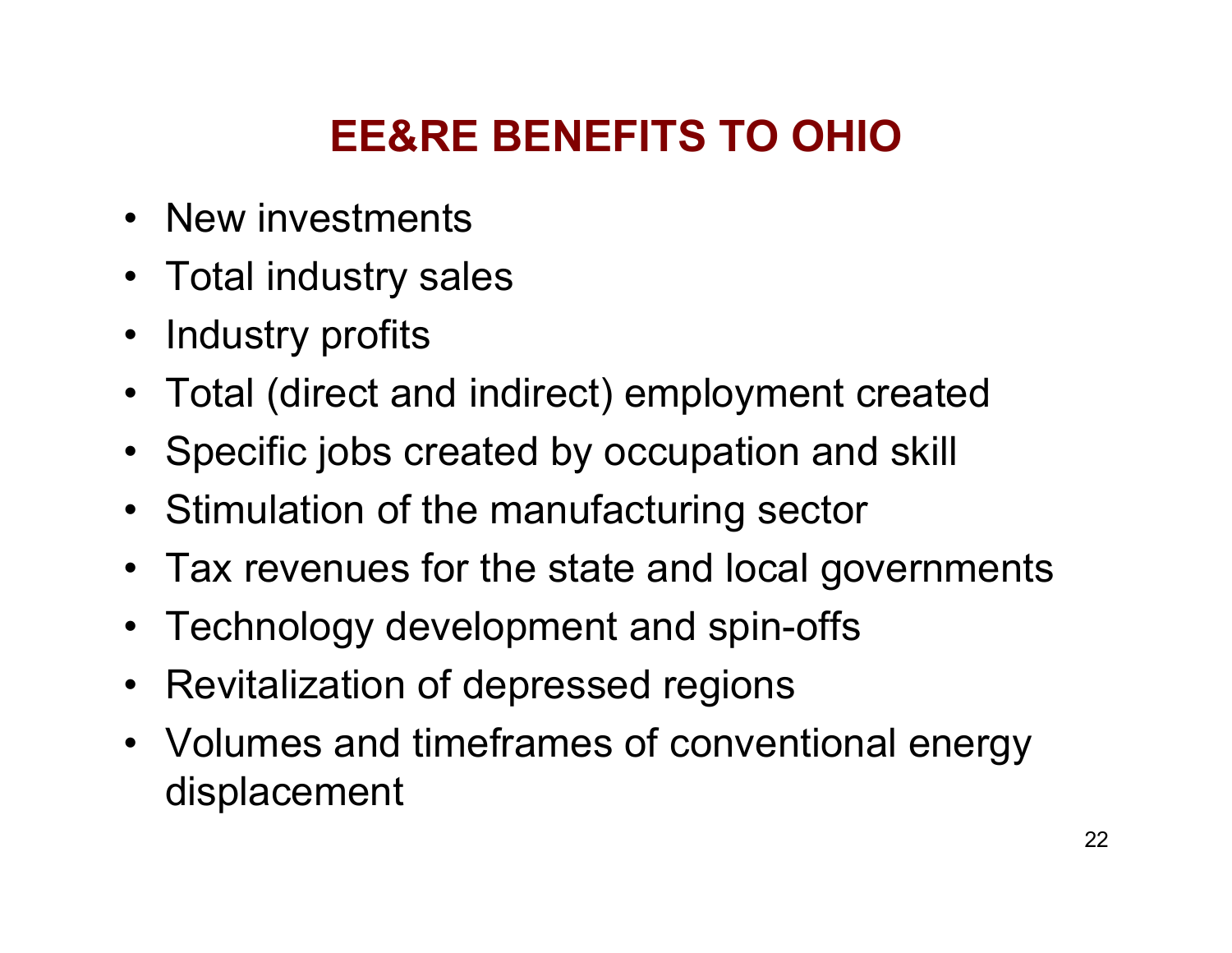### **EE&RE INDUSTRIES IN OHIO, 2006**

| <b>Industry</b>          | <b>Revenues</b><br>(millions) | <b>Direct Jobs</b> | <b>Total (direct plus</b><br>indirect) Jobs<br><b>Created</b> |
|--------------------------|-------------------------------|--------------------|---------------------------------------------------------------|
|                          |                               |                    |                                                               |
| <b>Renewable Energy</b>  | \$785                         | 2,880              | 6,615                                                         |
| <b>Energy Efficiency</b> | 50,120                        | 205,780            | 496,535                                                       |
|                          |                               |                    |                                                               |
| <b>TOTAL</b>             | \$50,905                      | 208,660            | 503,150                                                       |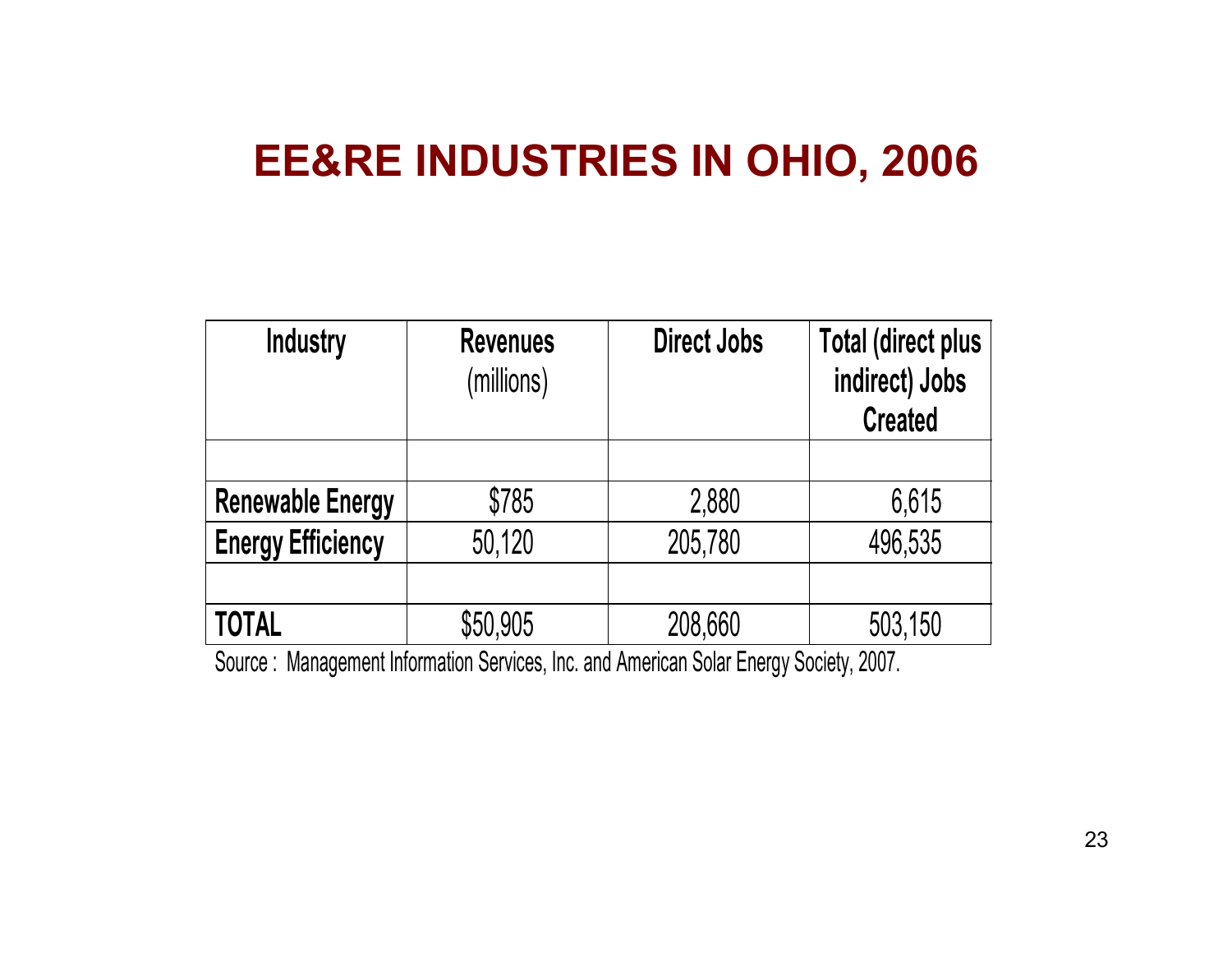### **RE INDUSTRY IN OHIO, 2006**

| <b>Industry Segment</b>                           | Revenues/      | <b>Direct</b> | <b>Total (direct</b> |
|---------------------------------------------------|----------------|---------------|----------------------|
|                                                   | <b>Budgets</b> | <b>Jobs</b>   | plus indirect)       |
|                                                   | (millions)     |               | <b>Jobs Created</b>  |
| Wind                                              | \$250          | 740           | 1,700                |
| Photovoltaics                                     | 25             | 200           | 460                  |
| <b>Solar Thermal</b>                              |                | 10            | 20                   |
| <b>Hydroelectric Power</b>                        | 120            | 200           | 460                  |
| Geothermal                                        | 112            | 550           | 1,270                |
| <b>Biomass</b>                                    |                |               |                      |
| Ethanol                                           | 30             | 200           | 460                  |
| <b>Biodiesel</b>                                  | 12             | 80            | 180                  |
| <b>Biomass Power</b>                              | 125            | 370           | 850                  |
| <b>Fuel Cells and Hydrogen</b>                    | 80             | 450           | 1,030                |
| <b>Total, Private Industry</b>                    | 755            | 2,800         | 6,430                |
|                                                   |                |               |                      |
| <b>Federal Government</b>                         | 6              | 20            | 45                   |
| <b>State and Local Government</b>                 | $\overline{4}$ | 10            | 25                   |
| <b>Total Government</b>                           | 10             | 30            | 70                   |
|                                                   |                |               |                      |
| <b>Trade/Professional Associations &amp; NGOs</b> | 20             | 50            | 115                  |
|                                                   |                |               |                      |
| <b>TOTAL, ALL SECTORS</b>                         | \$785          | 2,880         | 6,615                |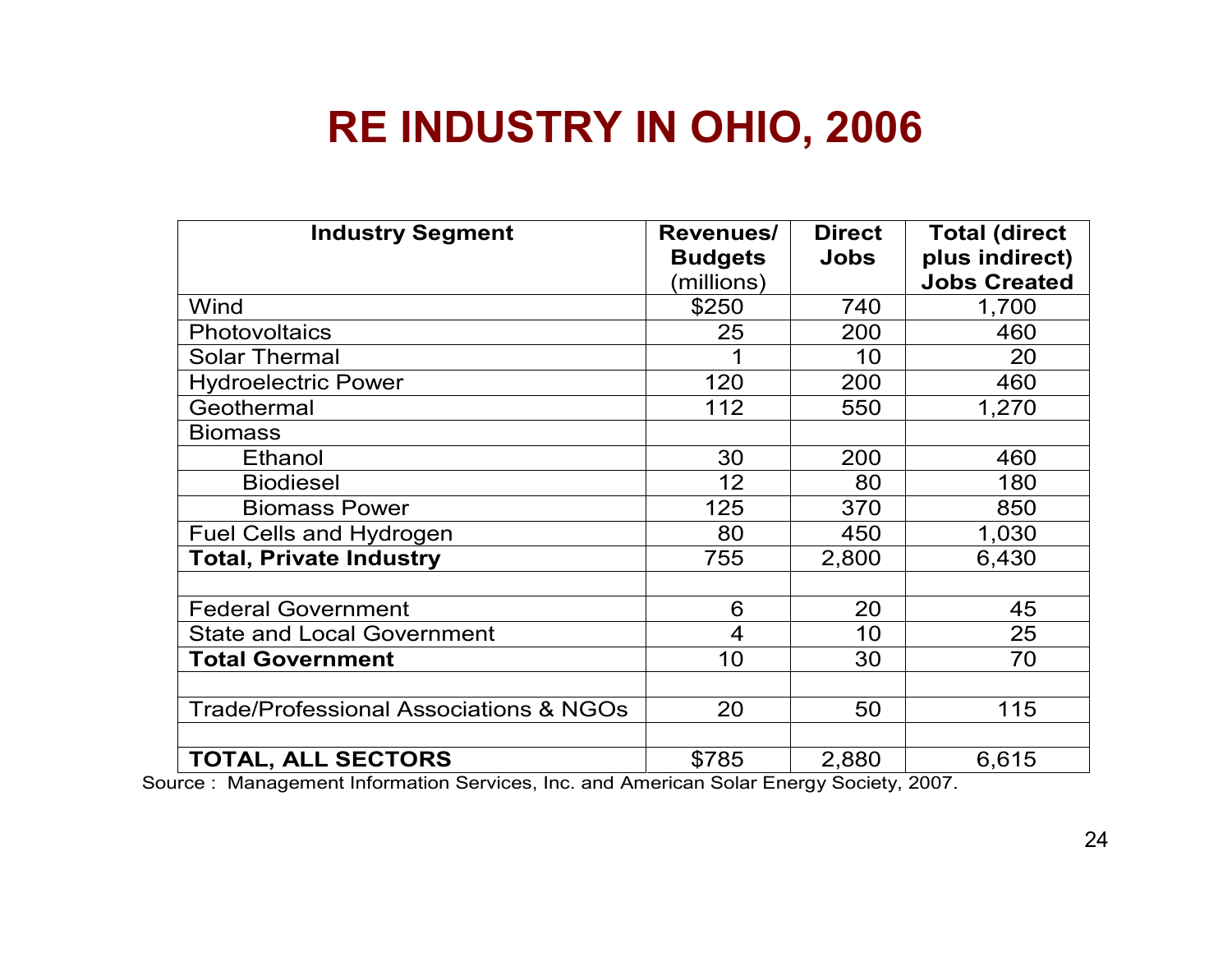### EE INDUSTRY IN OHIO, 2006

| <b>Industry Segment</b>                           | Revenues/<br><b>Budgets</b> | <b>Direct</b><br><b>Jobs</b> | <b>Total (direct plus</b><br>indirect) Jobs |
|---------------------------------------------------|-----------------------------|------------------------------|---------------------------------------------|
|                                                   | (millions)                  |                              | <b>Created</b>                              |
| Insulation                                        | \$220                       | 1,100                        | 2,500                                       |
| <b>ESCO</b>                                       | 130                         | 630                          | 1,450                                       |
| Recycling                                         | 18,500                      | 97,300                       | 224,000                                     |
| Vehicle manufacturing                             | 2,870                       | 24,800                       | 57,100                                      |
| Household appliances and lighting                 | 1,830                       | 8,650                        | 19,900                                      |
| Windows and doors                                 | 550                         | 3,020                        | 6,900                                       |
| Computers, copies, and FAX machines               | 1,100                       | 5,650                        | 13,000                                      |
| TV, Video, and Audio equipment                    | 4,360                       | 14,820                       | 34,100                                      |
| <b>HVAC systems</b>                               | 510                         | 2,650                        | 6,100                                       |
| Industrial and related machinery                  | 1,150                       | 5,060                        | 11,640                                      |
| Miscellaneous durable manufacturing               | 7,240                       | 25,300                       | 58,200                                      |
| Nondurable manufacturing                          | 10,120                      | 18,300                       | 42,100                                      |
| <b>Utilities</b>                                  | 18                          | 220                          | 500                                         |
| Construction                                      | 1,110                       | 7,720                        | 17,750                                      |
| <b>Total, Private Industry</b>                    | 49,700                      | 205,220                      | 495,240                                     |
|                                                   |                             |                              |                                             |
| Federal government EE spending                    | 5                           | 20                           | 45                                          |
| State and local government EE spending            | 15                          | 40                           | 100                                         |
| <b>Total Government</b>                           | 20                          | 60                           | 145                                         |
|                                                   |                             |                              |                                             |
| <b>Trade/Professional Associations &amp; NGOs</b> | \$400                       | 500                          | 1,150                                       |
|                                                   |                             |                              |                                             |
| <b>TOTAL, ALL SECTORS</b>                         | \$50,120                    | 205,780                      | 496,535                                     |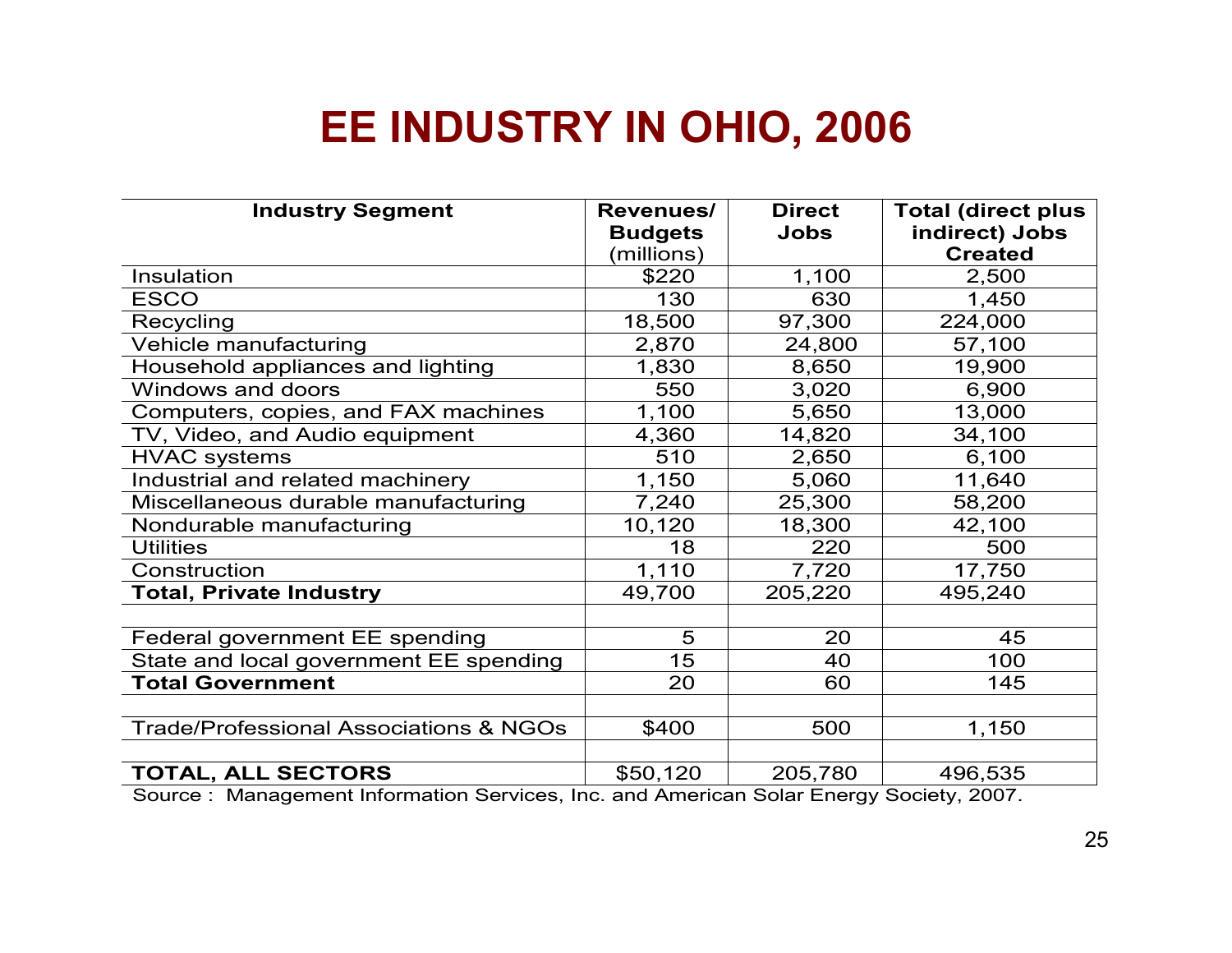### **EE&RE FIRMS IN OHIO**

We conducted a **survey of existing EE&RE companies in Ohio**, examining a functional, technologic al, and geographic mix of companies. Our research revealed a **wide range of firms**, a n d they:

- Are located throughout the state, in major urban centers, suburbs, small towns, and rural areas.
- $\bullet$ Range in size from small firms of several employees to large firms employing hundreds
- $\bullet$ Are engaged a wide variety of activities, including manufacturing, engineering, R&D, installation, monitoring, analysis, etc.
- Include some of the most sophisticated, innovative, high-tech firms in the state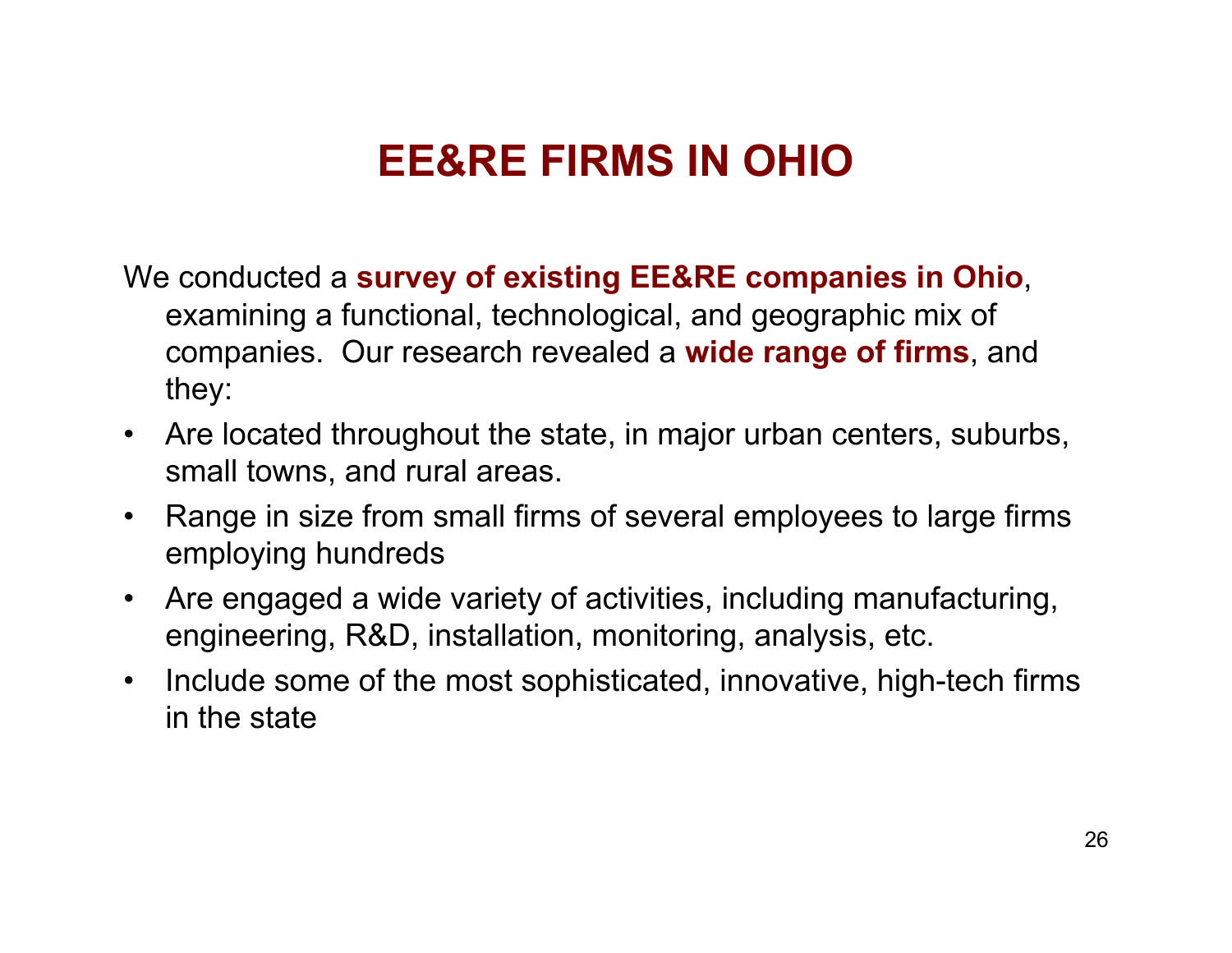#### **EE&RE FIRMS IN OHIO (Examples of Selected Firms)**

| Company                           | <b>Sector</b> | Location             | Company                              | <b>Sector</b> | Location             |
|-----------------------------------|---------------|----------------------|--------------------------------------|---------------|----------------------|
| <b>Advanced Hydro Solutions</b>   | <b>RE</b>     | Fairlawn             | North Coast Wind & Power             | <b>RE</b>     | Port Clinton         |
| American Ag Fuels                 | <b>RE</b>     | Defiance             | Novar Controls Corp.                 | <b>EE</b>     | Cleveland            |
| <b>AMTEK Solid State Controls</b> | EE.           | Columbus             | <b>O'Brock Windmill Distributors</b> | <b>RE</b>     | North Benton         |
| CybetUtility                      | <b>RE</b>     | Cleveland            | Ohio Windmill Mfg. Co.               | <b>RE</b>     | <b>Berlin Center</b> |
| Dovetail Solar & Wind             | <b>RE</b>     | Glouster             | <b>Owens Corning</b>                 | EE            | Toledo               |
| Energy Technologies, Inc.         | <b>EE</b>     | Mansfield            | Renewable Lubricants, Inc.           | <b>RE</b>     | Hartville            |
| <b>EXTOL of Ohio</b>              | EE            | Norwalk              | <b>Repower Solutions</b>             | <b>EE</b>     | Cleveland            |
| Eye Lighting International        | EE            | Mentor               | <b>Schward Electrical</b>            | <b>RE</b>     | Dayton               |
| Energy Technologies, Inc.         | <b>EE</b>     | Mansfield            | <b>SCI Engineered Materials</b>      | <b>RE</b>     | Columbus             |
| Essential Research, Inc.          | EE&RE         | Cleveland            | <b>Solar Creations</b>               | <b>RE</b>     | Perrysville          |
| <b>First Solar</b>                | <b>RE</b>     | Perrysburg           | <b>Special Materials Research</b>    | <b>EE</b>     | Strongsville         |
| Forry, Inc.                       | <b>EE</b>     | <b>Chagrin Falls</b> | SSOE Systems, Inc.                   | <b>EE</b>     | Toledo               |
| <b>Gardiner Trane</b>             | E             | Solon                | <b>Staco Energy Products</b>         | EE.           | Dayton               |
| James Leffel & Company            | <b>RE</b>     | Springfield          | <b>SunLight Energy Systems</b>       | <b>RE</b>     | North Lawrence       |
| <b>Jatro Diesel</b>               | <b>RE</b>     | Mason                | Sunpower, Inc.                       | RE&EE         | Athens               |
| Joe Mescan Windmill               | <b>RE</b>     | Columbia Station     | <b>Technology Bus. Development</b>   | <b>RE</b>     | North Ridgeville     |
| Liquid Resources of Ohio          | <b>RE</b>     | Medina               | Teron Lighting, Inc.                 | <b>EE</b>     | Fairfield            |
| M&B's Battery Company             | RE&EE         | Harrison             | The Enterprise Corp.                 | <b>EE</b>     | Twinsburg            |
| <b>Malcolm Pirnie</b>             | EE            | Akron                | Third Sun Solar & Wind Power         | <b>RE</b>     | <b>Athens</b>        |
| Michael Byrne Mfg. Co.            | <b>EE</b>     | Mansfield            | <b>Universal Electric Power</b>      | <b>RE</b>     | Akron                |
| <b>Mariner Energy Systems</b>     | <b>EE</b>     | <b>Brunswick</b>     | Vanner, Inc.                         | EE            | Hilliard             |
| <b>Midwest Mechanical Power</b>   | RE&EE         | Plain City           | Venture Lighting                     | EE            | Solon                |
| <b>National Electric Coil</b>     | <b>EE</b>     | Columbus             |                                      |               |                      |

Source: Management Information Services, Inc. and Green Energy Ohio, 2007.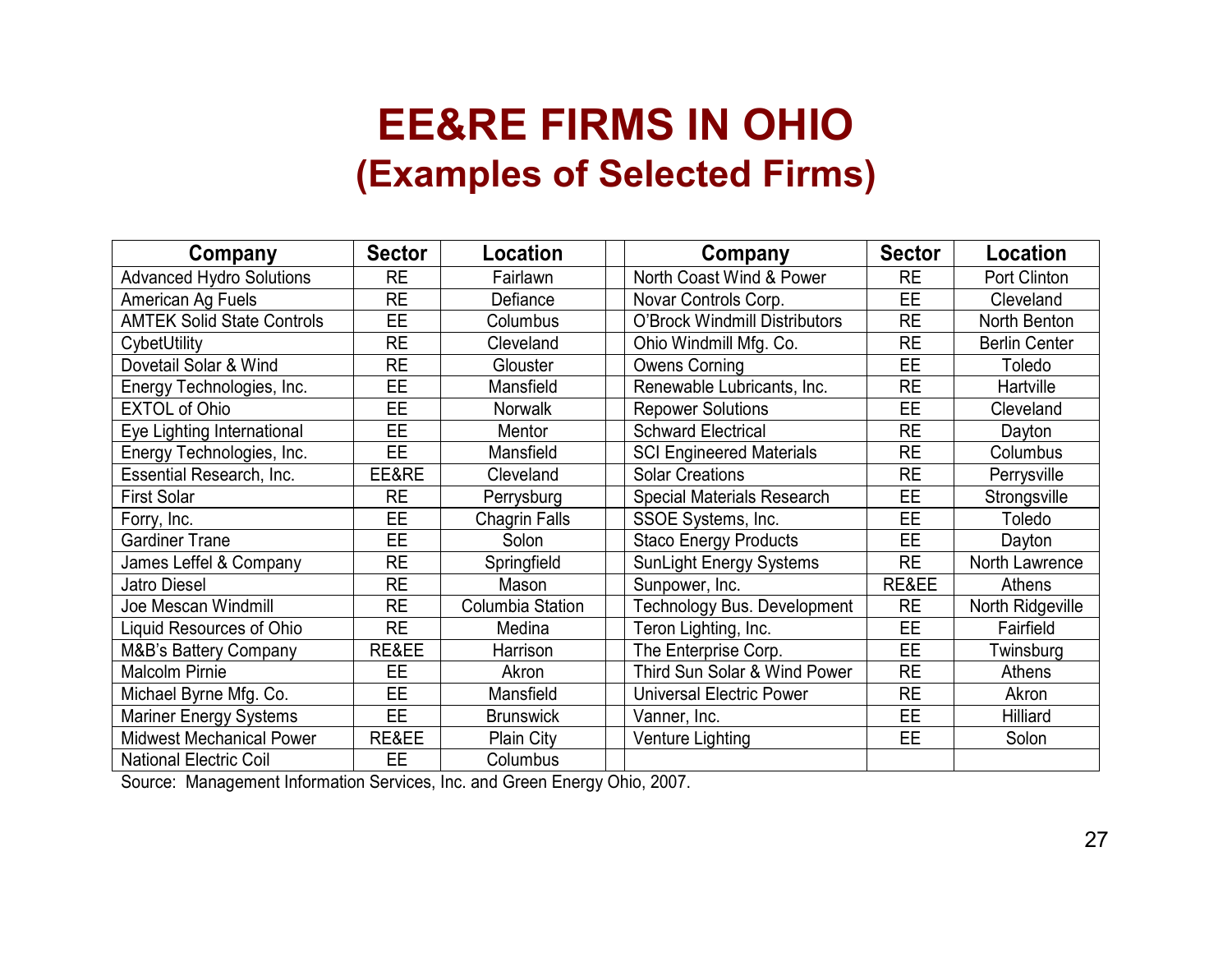### **EXAMPLES OF EE&RE FIRMS IN OHIO (Characteristics of Selected Firms)**

| Company                           | <b>Sector</b> | <b>Products &amp; Services</b>                | Location             | <b>RE/EE Jobs</b> |
|-----------------------------------|---------------|-----------------------------------------------|----------------------|-------------------|
|                                   |               |                                               |                      | in Ohio           |
| American Ag Fuels                 | <b>RE</b>     | <b>Biodiesel manufacturing facility</b>       | Defiance             | 11                |
| CybetUtility, LLC                 | <b>RE</b>     | Bio-diesel production                         | Cleveland            | 5                 |
| Dovetail Solar & Wind             | <b>RE</b>     | Installer of solar and wind energy products   | Glouster             | 8                 |
| <b>Dyson Corporation</b>          | <b>RE</b>     | Manufacturer of components for wind energy    | Painesville          | 12                |
|                                   |               | systems                                       |                      |                   |
| EXTOL of Ohio, Inc.               | EE.           | Manufacturer and fabricator of thermal        | <b>Norwalk</b>       | 45                |
|                                   |               | insulation systems                            |                      |                   |
| First Solar, LLC                  | <b>RE</b>     | Manufacturer of solar photovoltaic modules    | Perrysburg           | 150               |
| Forry, Inc.                       | EE.           | Manufacturer of microprocessor and            | <b>Chagrin Falls</b> | 120               |
|                                   |               | electronic EE and environmental controls      |                      |                   |
| <b>Malcolm Pirnie</b>             | EE.           | EE and environmental engineering and          | Columbus             | 150               |
|                                   |               | consulting                                    |                      |                   |
| <b>Spero Electric Corporation</b> | EE.           | Manufacturer of EE lighting systems           | Streetsboro          | 95                |
| <b>Venture Lighting</b>           | EE.           | Manufacturer of metal halide lighting systems | Streetsboro          | 280               |
| Wastequip                         | EE.           | Manufacturer and distributor of waste and     | Cleveland            | 10                |
|                                   |               | recycling equipment                           |                      |                   |

Source: Management Information Services, Inc. and Green Energy Ohio, 2007.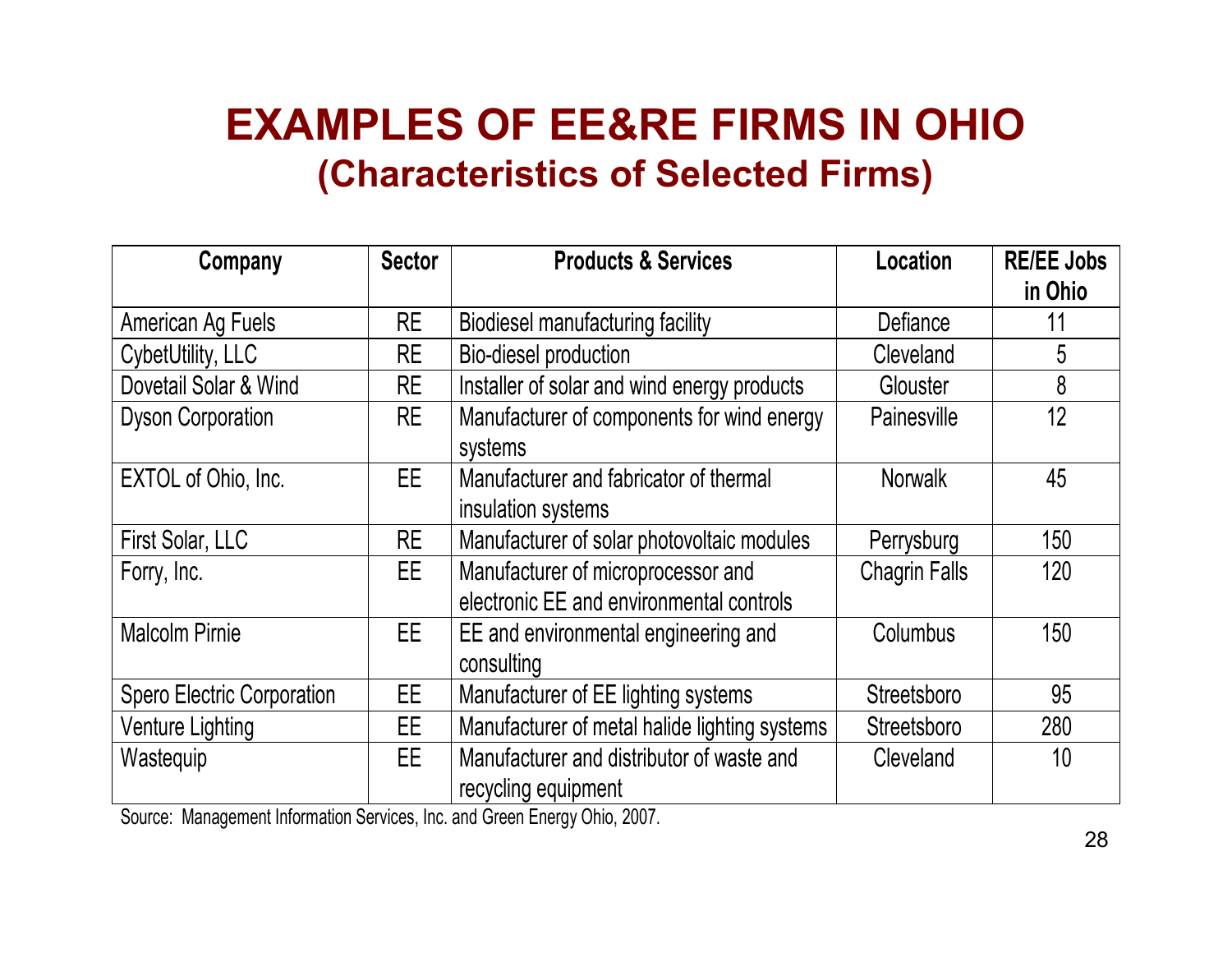### WORKFORCE FOR THE NEW ENERGY ECONOMY: WIND ENERGY

Resource Extraction **Transportation** Manufacturing Integration/Assembly Transportation/Shipping Wholesales Sales



Shipping/Transportation Retail Sales **Shipping** Installation



Certification/Activation Maintenance/Operation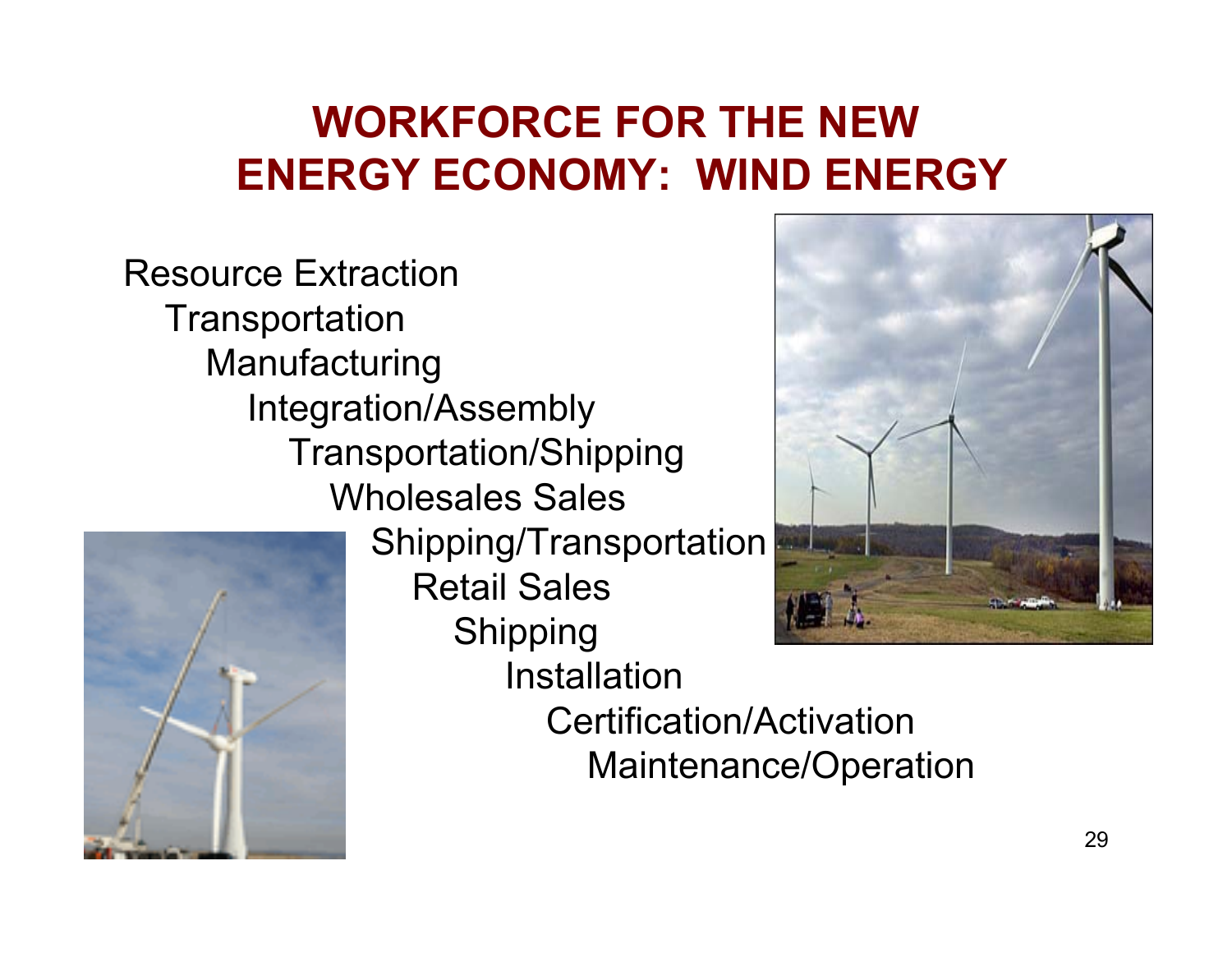#### **TYPICAL EMPLOYEE PROFILE OF A 250-PERSON WIND TURBINE MFG COMPANY, 2006 (Selected Occupations)**

| <b>Occupation</b>                                          | <b>Employees</b> | <b>Earnings</b> |
|------------------------------------------------------------|------------------|-----------------|
| Engine and Other Machine Assemblers                        | 31               | \$36,300        |
| <b>Machinists</b>                                          | 27               | 40,500          |
| <b>Team Assemblers</b>                                     | 16               | 30,100          |
| <b>Computer-Controlled Machine Tool Operators</b>          | 12               | 40,600          |
| <b>Mechanical Engineers</b>                                | 10               | 71,600          |
| First-Line Supervisors/Managers of Production              | 10               | 59,600          |
| Inspectors, Testers, Sorters, and Samplers                 | 8                | 40,400          |
| Lathe and Turning Machine Tool Operators                   | 6                | 40,000          |
| <b>Drilling and Boring Machine Tool Operators</b>          | 4                | 39,800          |
| Welders, Cutters, Solderers, and Brazers                   | $\overline{4}$   | 39,900          |
| Laborers and Freight, Stock, and Material Movers           | $\overline{4}$   | 29,800          |
| Maintenance and Repair Workers                             | 4                | 44,100          |
| <b>Tool and Die Makers</b>                                 | 4                | 43,600          |
| <b>Grinding/Polishing/Buffing Machine Tool Operators</b>   | $\overline{4}$   | 34,800          |
| <b>Multiple Machine Tool Operators</b>                     | 4                | 40,800          |
| <b>Industrial Engineers</b>                                | 3                | 70,400          |
| <b>Industrial Machinery Mechanics</b>                      | 3                | 46,000          |
| <b>Purchasing Agents</b>                                   | $\overline{3}$   | 56,200          |
| <b>Engineering Managers</b>                                | 3                | 108,300         |
| Shipping, Receiving, and Traffic Clerks                    | $\overline{3}$   | 32,100          |
| <b>Accountants and Auditors</b>                            | $\overline{2}$   | 59,800          |
| <b>Executive Secretaries and Administrative Assistants</b> | $\overline{2}$   | 43,200          |
| Electricians                                               | $\overline{2}$   | 49,600          |
| <b>Mechanical Engineering Technicians</b>                  | $\overline{2}$   | 50,900          |
| <b>Janitors and Cleaners</b>                               | $\overline{2}$   | 29,800          |

Source: Management Information Services, Inc., 2007.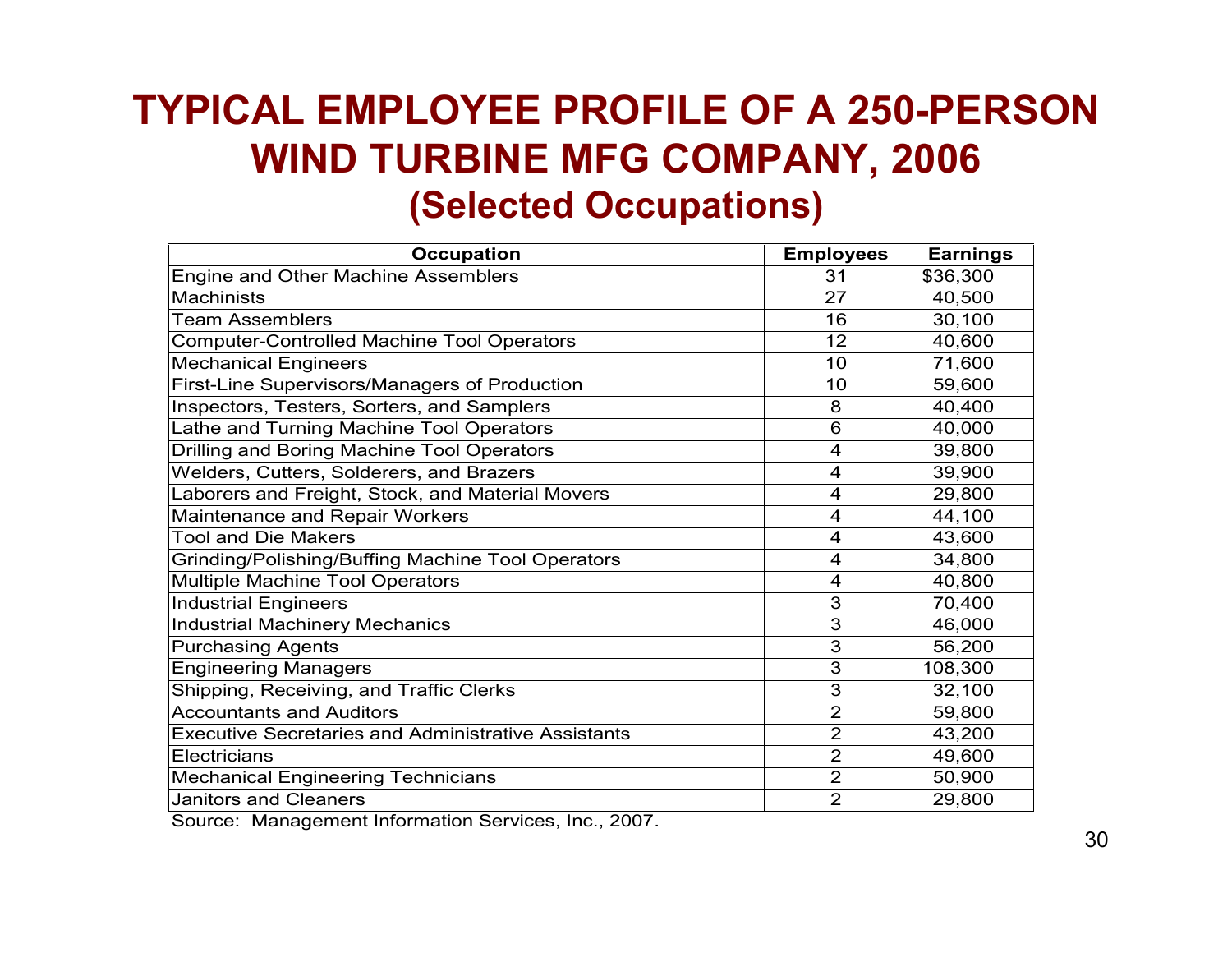### **EE&RE OCCUPATIONS: WAGES, EDUCATIONAL REQUIREMENTS, AND GROWTH FORECASTS (Selected Occupations)**

| <b>Occupation</b>                        | 10 year %          | <b>Median</b> | % With                  | <b>Education</b> |
|------------------------------------------|--------------------|---------------|-------------------------|------------------|
|                                          | Growth             | <b>Salary</b> | <b>Bachelor's</b>       |                  |
|                                          | <b>Forecast</b>    |               | <b>Degree</b>           |                  |
| <b>Materials Scientists</b>              | 8                  | \$74,400      | 94                      | Bachelor's       |
| Physicists                               | 7                  | 91,500        | 92                      | Doctoral         |
| <b>Microbiologists</b>                   | 17                 | 63,400        | 96                      | Doctoral         |
| <b>Biological Technicians</b>            | 17                 | 36,500        | 60                      | <b>Associate</b> |
| <b>Conservation Scientists</b>           | 6                  | 53,800        | 88                      | Bachelor's       |
| Chemists                                 | 7                  | 63,500        | 94                      | Bachelor's       |
| <b>Chemical Technicians</b>              | $\overline{4}$     | 40,100        | 27                      | <b>Associate</b> |
| Geoscientists                            | $\overline{6}$     | 73,200        | 94                      | Doctoral         |
| <b>Natural Science Managers</b>          | 14                 | 99,100        | 90                      | Bachelor's       |
| <b>Environmental Eng. Technicians</b>    | 24                 | 42,000        | 18                      | Associate        |
| Soil and Plant Scientists                | 20                 | 58,000        | 64                      | Bachelor's       |
| <b>Mechanical Eng. Technicians</b>       | 12                 | 46,500        | 18                      | <b>Associate</b> |
| <b>Environmental Sci. Technicians</b>    | $\overline{16}$    | 38,500        | 47                      | <b>Associate</b> |
| <b>Biomedical Engineers</b>              | 31                 | 75,400        | 60                      | Bachelor's       |
| <b>Chemical Engineers</b>                | 11                 | 79,200        | 92                      | Bachelor's       |
| <b>Mechanical Engineers</b>              | $\overline{10}$    | 77,000        | $\overline{88}$         | Bachelor's       |
| <b>Electrical Engineers</b>              | 12                 | 76,000        | 83                      | Bachelor's       |
| <b>Environmental Engineers</b>           | 14                 | 74,500        | 82                      | Bachelor's       |
| <b>Computer Scientists</b>               | 26                 | 94,000        | 67                      | Doctoral         |
| Life & Physical Sci. Technicians         | 20                 | 45,200        | 50                      | <b>Associate</b> |
| <b>Utility Plant Operatives</b>          | $\overline{4}$     | 53,000        | 10                      | OJT              |
| <b>HVAC Technicians</b>                  | 12                 | 37,600        | 14                      | OJT              |
| <b>Energy Audit Specialists</b>          | $\overline{18}$    | 39,500        | $\overline{18}$         | <b>OJT</b>       |
| <b>Forest &amp; Conservation Workers</b> | $\overline{6}$     | 27,000        | $\overline{8}$          | <b>OJT</b>       |
| <b>Refuse &amp; Recycling Workers</b>    | $\overline{\bf 5}$ | 26,000        | $\overline{2}$          | <b>OJT</b>       |
| <b>Insulation Workers</b>                | $\overline{6}$     | \$30,200      | $\overline{\mathbf{2}}$ | OJT              |

Source: Management Information Services, Inc. and U.S. Bureau of Labor Statistics, 2007.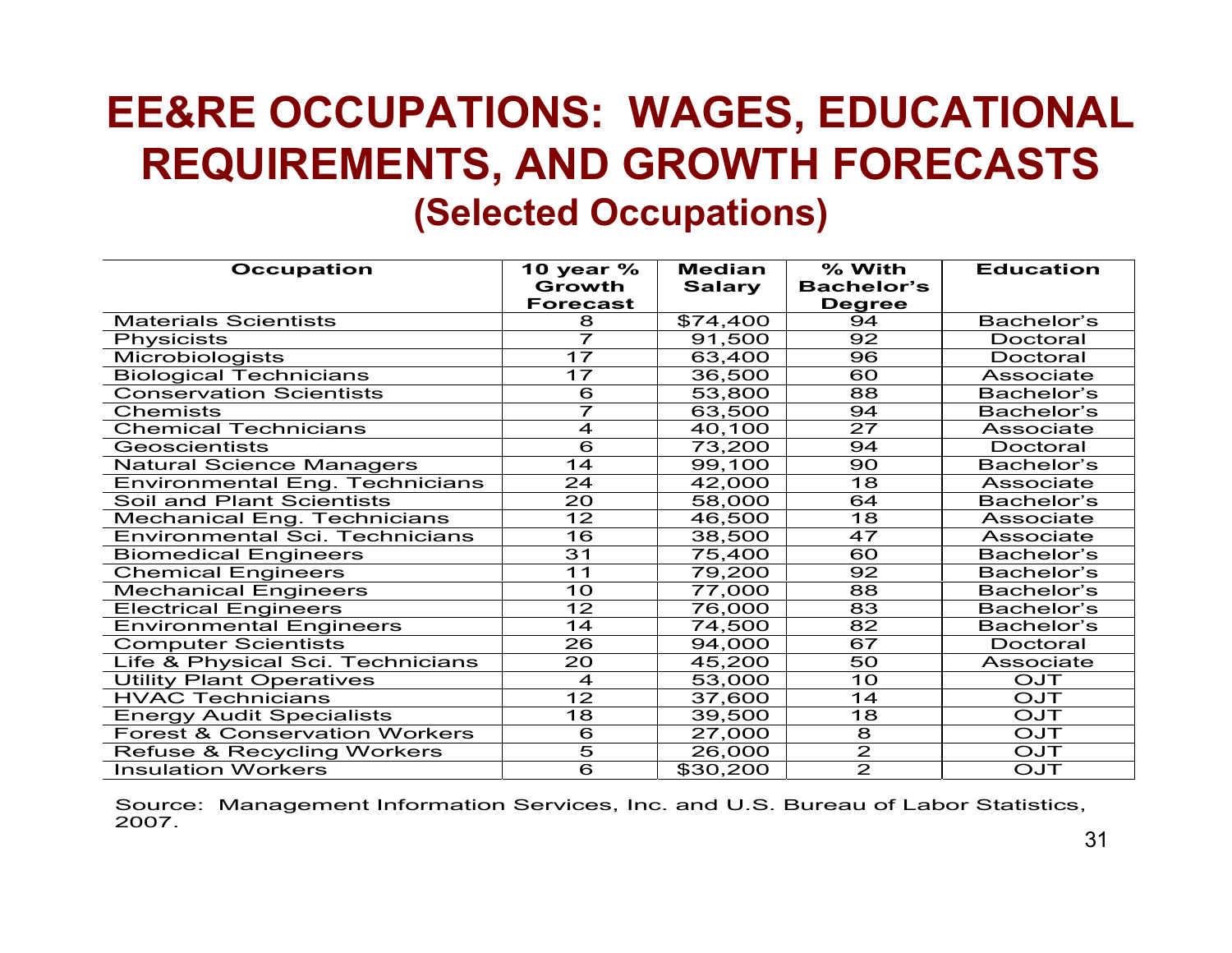#### OHIO EE&RE INDUSTRIES IN 2030

|              |                  | <b>Revenues</b>                    |                                      | <b>Total Jobs Created</b>          |                                    |                                      |  |
|--------------|------------------|------------------------------------|--------------------------------------|------------------------------------|------------------------------------|--------------------------------------|--|
|              |                  | (Billions of 2006 Dollars)         |                                      | (Direct Plus Indirect – Thousands) |                                    |                                      |  |
|              | <b>Base Case</b> | <b>Moderate</b><br><b>Scenario</b> | <b>Aggressive</b><br><b>Scenario</b> | <b>Base</b><br>Case                | <b>Moderate</b><br><b>Scenario</b> | <b>Aggressive</b><br><b>Scenario</b> |  |
| <b>RE</b>    | \$2.0            | \$5.7                              | \$17.7                               | 21                                 | 56                                 | 174                                  |  |
| EE.          | 96.7             | 114.7                              | 202.6                                | 964                                | 1,150                              | 2,096                                |  |
| <b>Total</b> | \$98.7           | \$120.4                            | \$220.3                              | 985                                | 1,206                              | 2,270                                |  |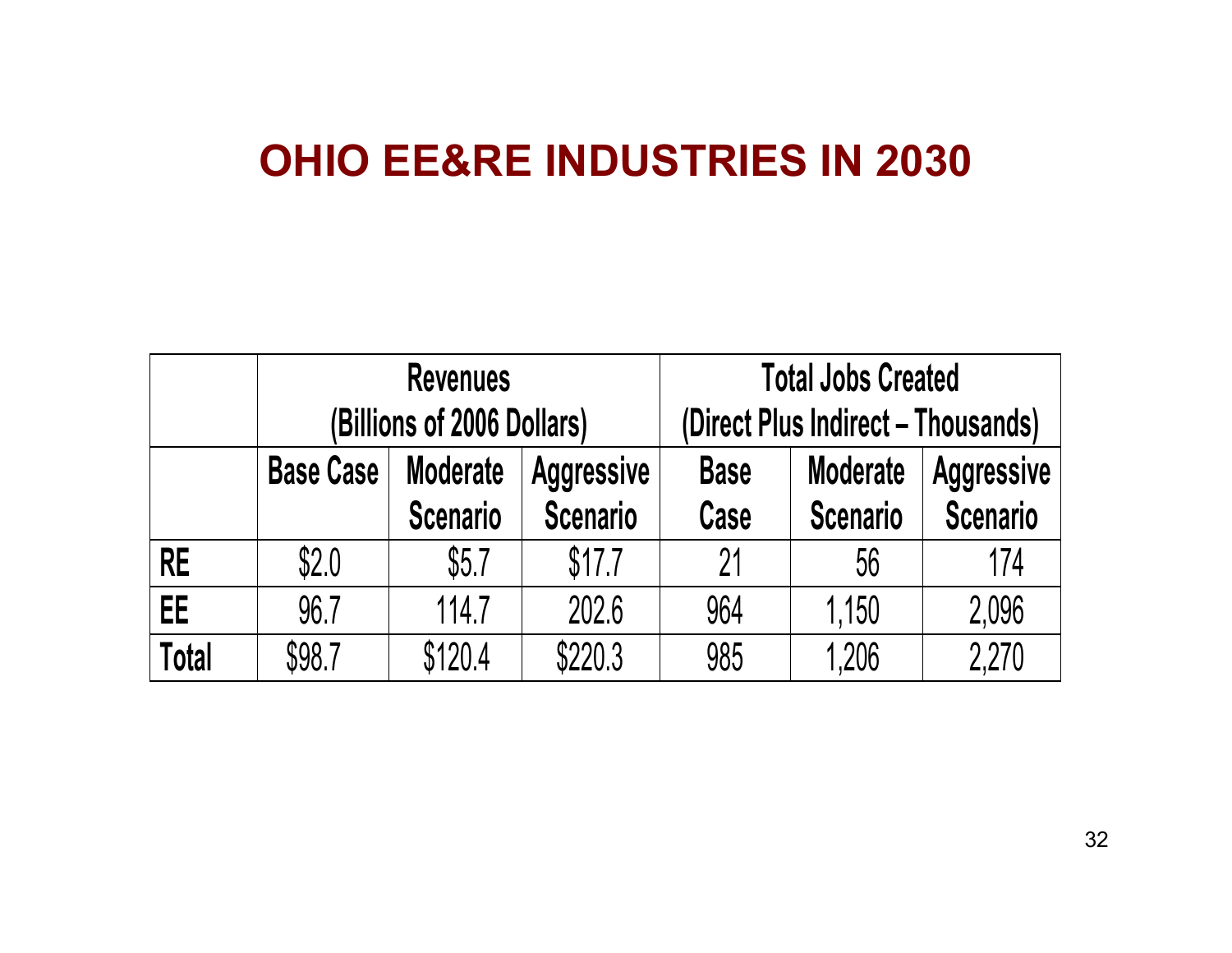### EE&RE OFFER DEVELOPMENT **OPPORTUNITIES FOR OHIO**

- **Employment growth in EE&RE varies among sectors**: Growing sectors include A&E, R&D, ESCO, environmental technologies, bio-fuels, power technologies, industrial processes, distributed generation, computer controls & systems, HVAC systems, and others
- **EE&RE creates a variety of high-paying jobs, many of which take advantage of Ohio manufacturing skills**
- **Ohio, with its traditional manufacturing economy, can recruit EE&RE companies** to take advantage of its skilled workforces for wind turbine manufacturing, biofuels production, etc.
- Wages in many EE&RE sectors are higher than the U.S. average, and EE&RE requires a wide mix of occupations
- EE&RE occupations include many jobs that require associate's degrees, onthe-job training, or trade certifications and which pay high wages
- **Unlike some industries, EE&RE is a realistic target for job creation in O hio**: State & local communities can build clusters around industry sectors
- **Many entrance points makes EE&RE market easier to penetrate if Ohio can utilize its strengths** in workforce, tech, mfg., R&D, education, etc.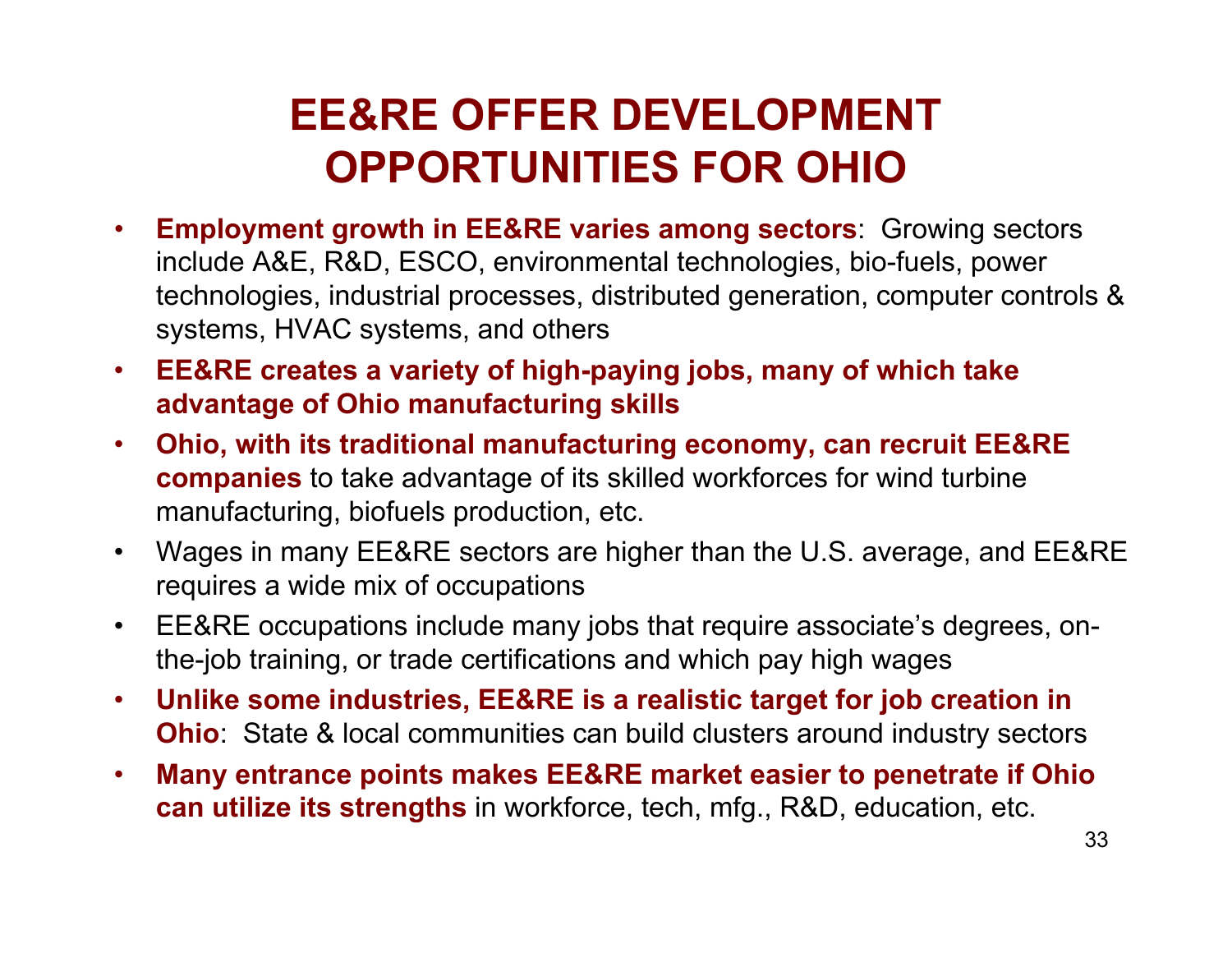### **OHIO NEEDS A SOURCE OF NEW JOBS**

- $\bullet$ Over last 10 years, Ohio total employment increased 2.7% - from 5.3 million in 1996 to 5.4 million in 2006
- $\bullet$ However, total U.S. employment increased 14% over same p e rio d – **more than 5 times as fast**
- **Ohio's share of total U.S. jobs decreased** from 4.4% to 4.0%
- **Over last 10 years, Ohio manufacturing jobs decreased 23%, from 1.03 million in 1996 to 797,000 in 2006, a loss of 233,000 jobs**
- **Ohio's share of U.S. manufacturing jobs decreased from** 6.0% to 5.6%
- In 1996, manufacturing jobs accounted for 19.4% of total Ohio jobs; in 2006 they accounted for only 14.6%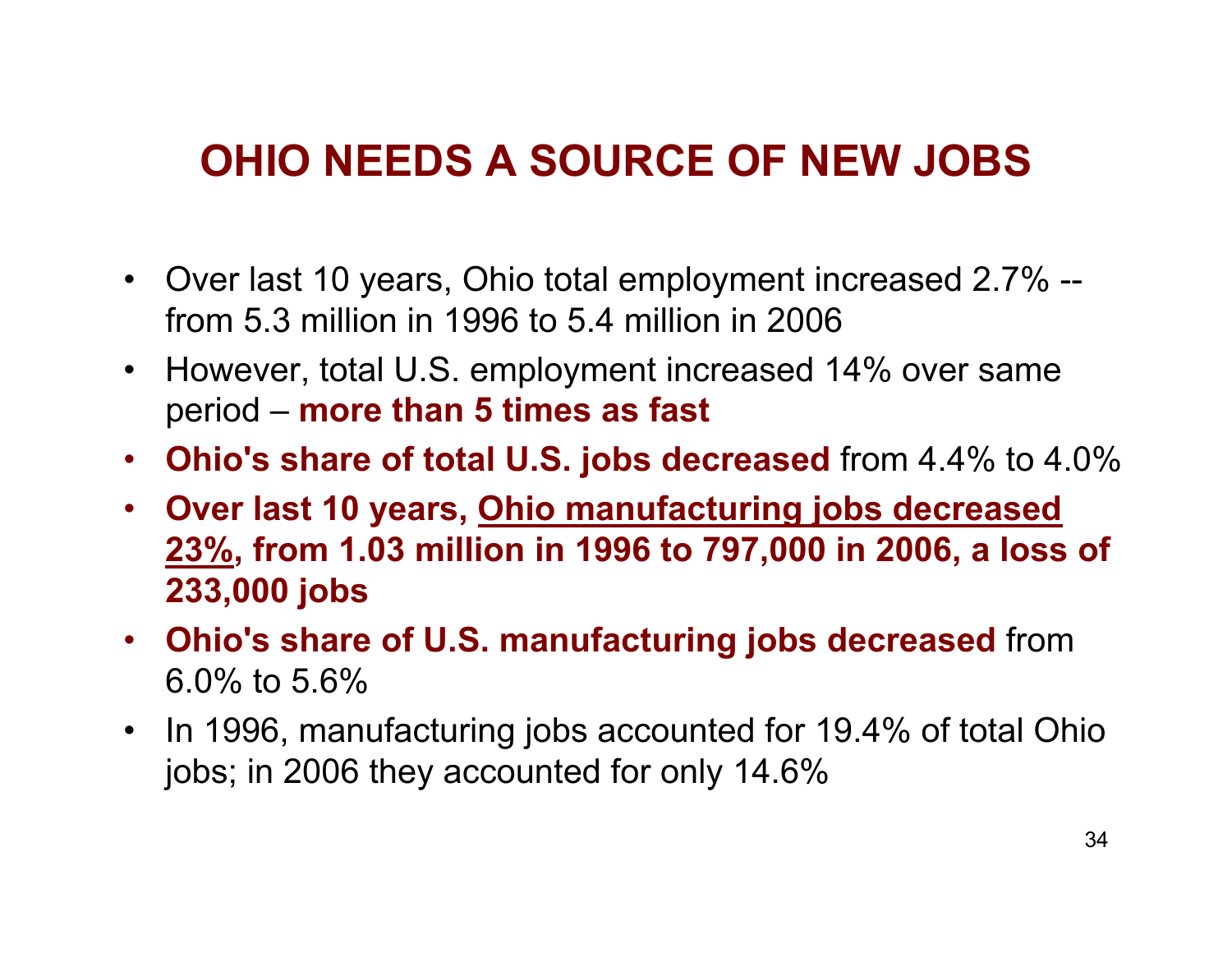### **RENEWABLE ENERGY CAN CREATE NEW JOBS IN OHIO**

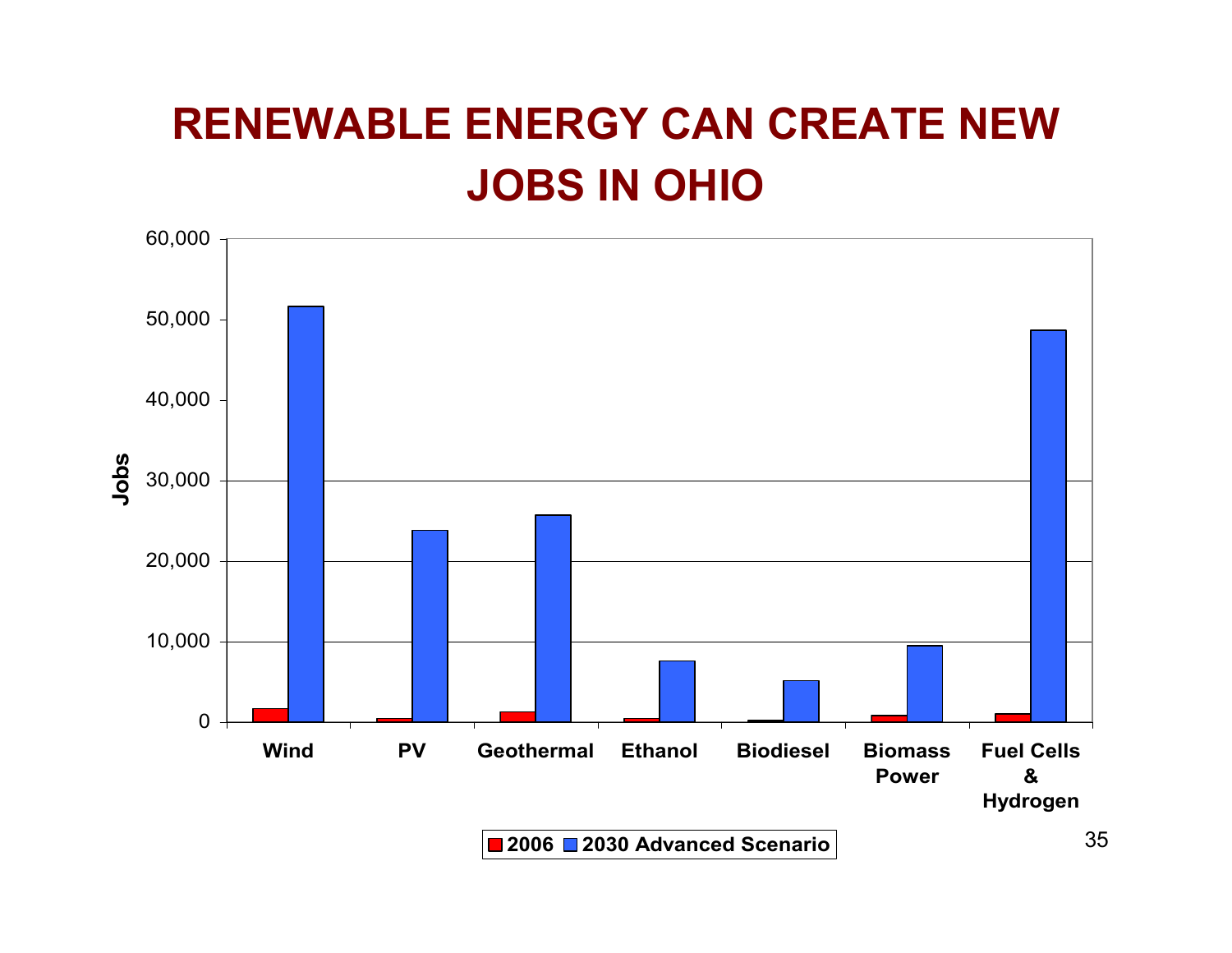### **OHIO JOBS CREATED BY RE IN 2030** (TOTAL JOBS CREATED -- SELECTED OCCUPATIONS)

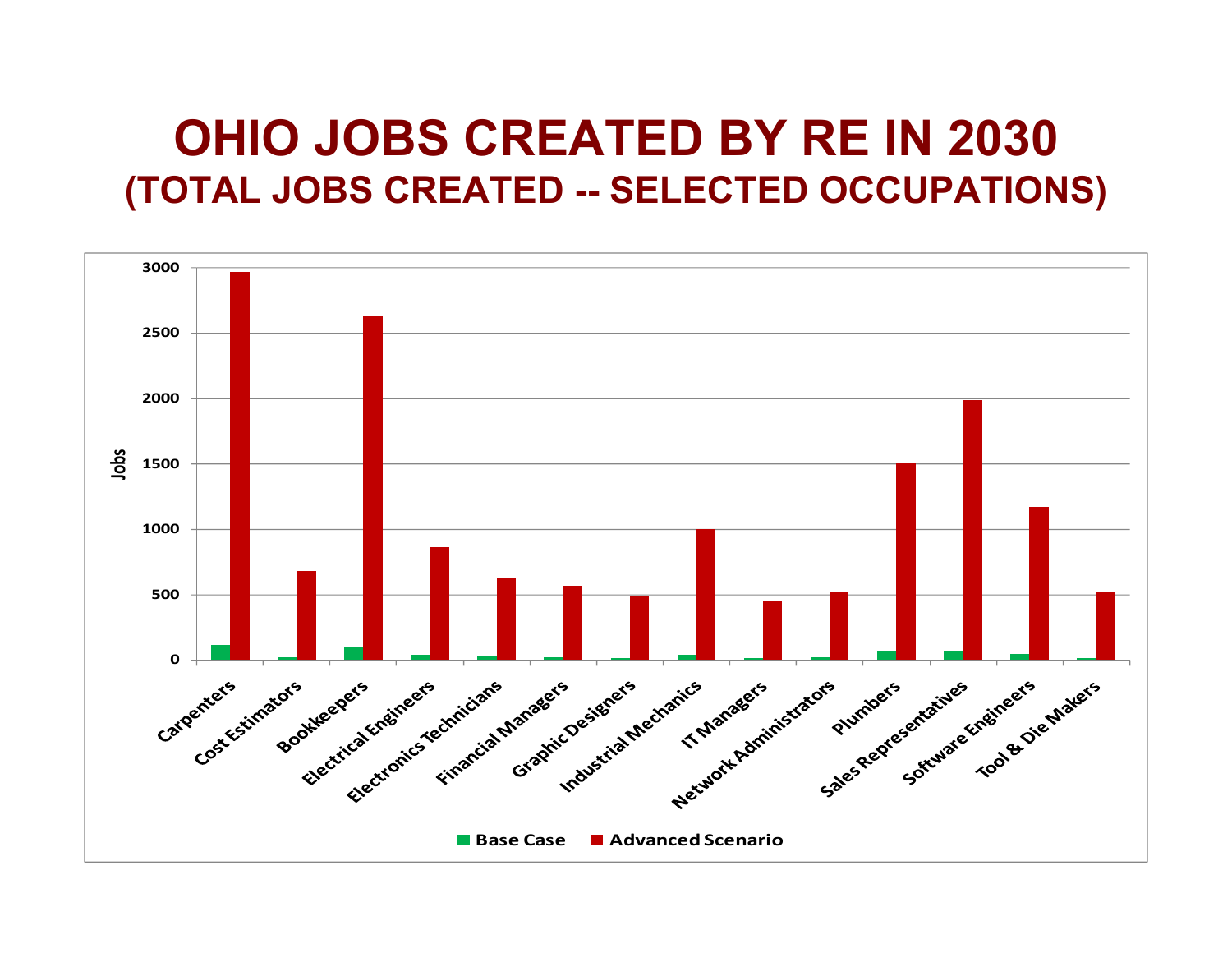### **RE&EE CREATE SKILLED, WELL-PAYING JOBS** NOT SUBJECT TO FOREIGN OUTSOURCING

- RE&EE can create many jobs in two categories that Ohio is eager to attract and retain:
- $\bullet$ 1. College-educated professional workers, many with advanced degrees
- 2. **Highly skilled, technical workers**, with advanced training and technical expertise, many of them in the manufacturing sector
- RE&EE thus generate jobs that are disproportionately for highly skilled, well-paid, technical and professional workers, who provide the foundation for entrepreneurship and economic growth. These **are the high-skilled, high-wage, technical and professional jobs that all states and regions seek to attract**
- . Ohio is in competition with other states for these new energy *economy jobs*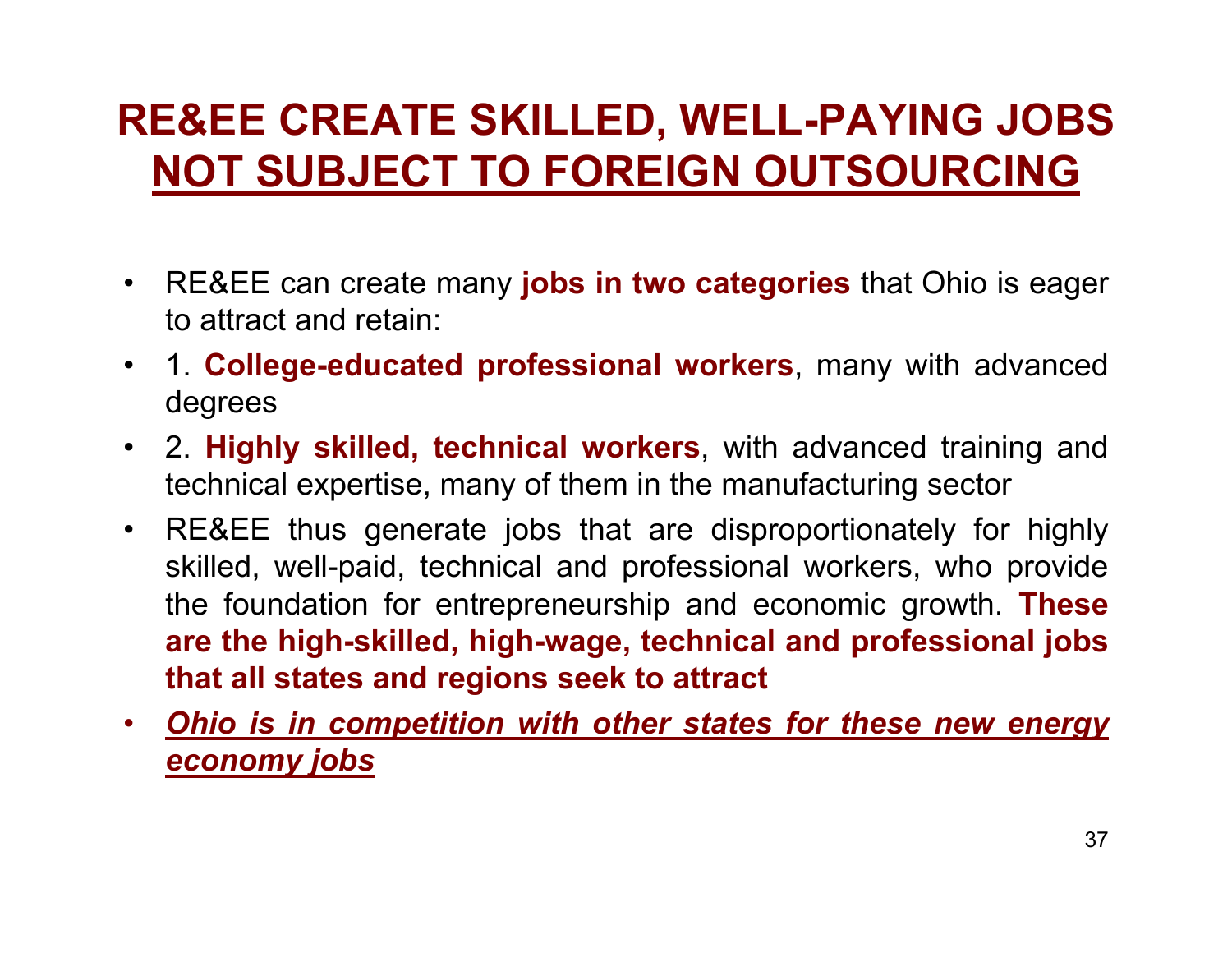### **HOWEVER, OHIO IS NOT IN** FOREFRONT OF SOME RE INDUSTRIES

- $\bullet$ **# o f P V m f g. fir m s i n U.S.: 3 1; # in O hio: 1**
- $\bullet$ # of solar thermal collector mfg. firms in U.S.: 25; <u># in Ohio: 0</u>
- **Ohio has no major solar thermal manufacturing facility**
- $\bullet$ Ohio accounted for only 0.2% of solar thermal collectors (34,700 ft<sup>2</sup>) installed in U.S. in 2006 (total installed was 16 million  $ft<sup>2</sup>$ )
- **It ranked only 22 n <sup>d</sup> among states in terms of collectors installed**
- It trailed far behind neighboring states; for example:
	- -- Michigan had 238,000 ft<sup>2</sup> of collectors installed
	- -- Pennsylvania had 234,000 ft<sup>2</sup> installed
	- -- Illinois had 463,000 ft<sup>2</sup> of collectors installed
- $\bullet$ With no solar thermal manufacturing and few installations, **Ohio has**  effectively ceded leadership in this segment of the RE industry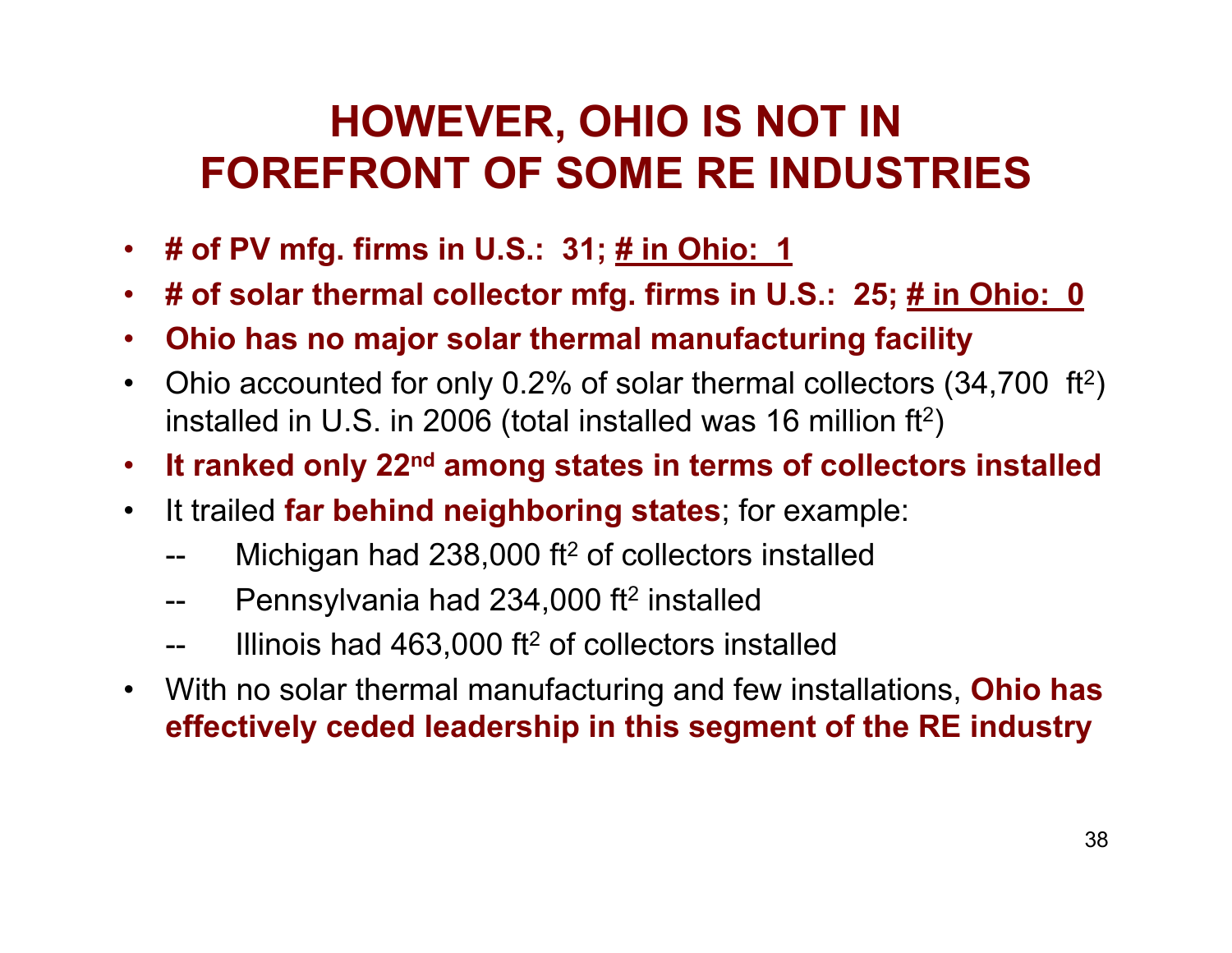### **CONTRAST WITH GERMANY**

#### **(Note that Ohio has much better RE resources than Germany)**

- $\bullet$ Germany has about  $\frac{1}{4}$  GDP and population of U.S.
- Nevertheless:
	- -- RE jobs in Germany: 214,000
	- -- RE jobs in U.S.: 194,000 (20,000 less than in Germany)
	- -- **RE** jobs in Ohio: 2,900 (only 1.5% of U.S. total)
	- -- Germany RE employment has increased 36% in 2 years
	- -- U.S. RE employment has increased ??% **we d o n't kn ow!**
- $\bullet$ Germany produces 1/2 of the wind rotors in the world
- $\bullet$ Germany produces 1/3 of the solar panels in the world
- $\bullet$ Germany leads in biodiesel; is 2<sup>nd</sup> to Japan in fuel cells and hybrids
- **By 2020, German RE jobs will exceed those in machinery or in**  vehicle mfg.
- Implications for U.S. and Ohio are obvious